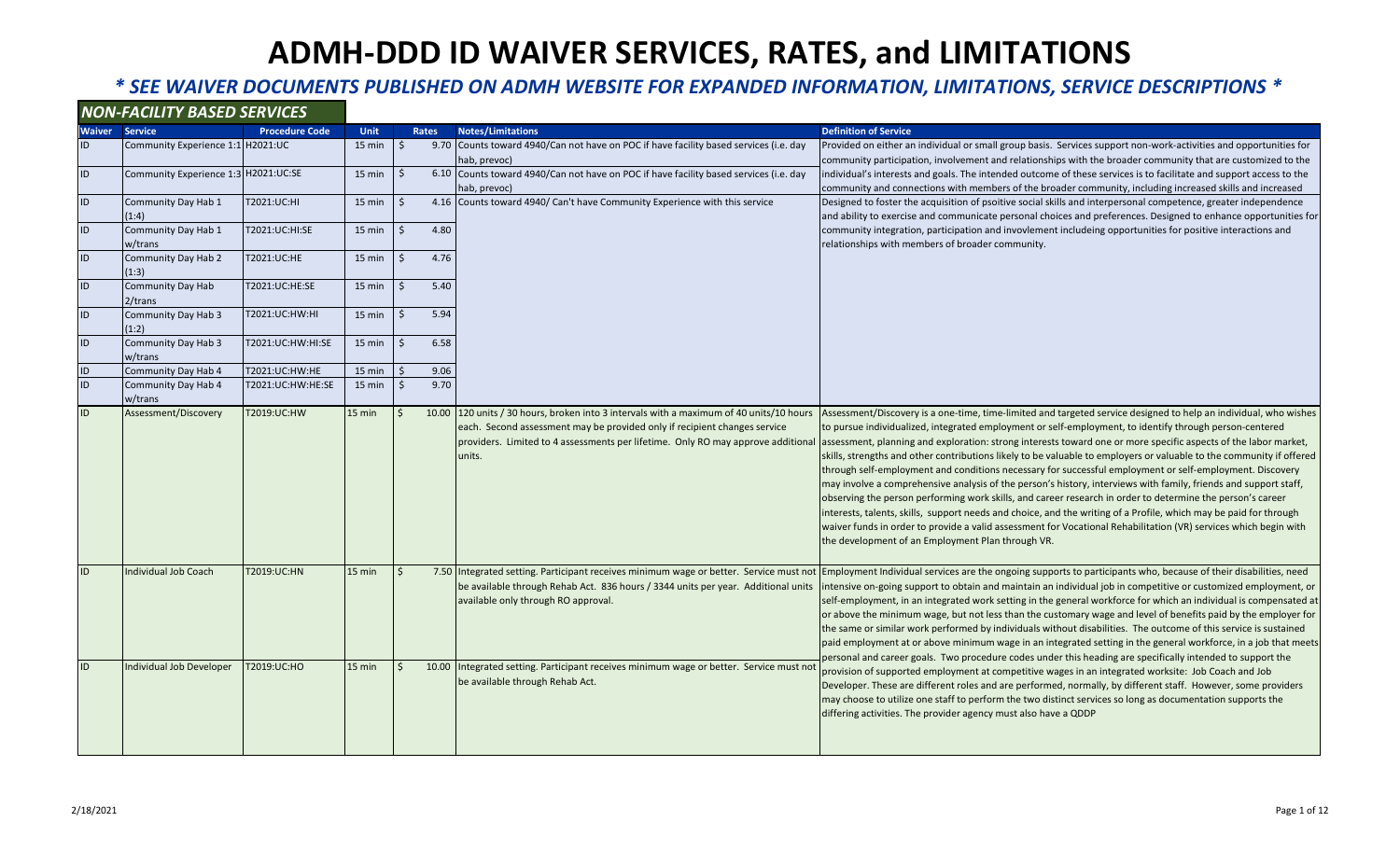| <b>Waiver</b> | <b>Service</b>                         | <b>Procedure Code</b> | Unit             |         | Rates | <b>Notes/Limitations</b>                                                              | <b>Definition of Service</b>                                                                                        |
|---------------|----------------------------------------|-----------------------|------------------|---------|-------|---------------------------------------------------------------------------------------|---------------------------------------------------------------------------------------------------------------------|
| ID            | <b>Prevocational Community</b>         | T2015:UC:HW           | hour             |         |       | 24.40 Daily Max: 5 hours alone or combined with T2015: UC. Lifetime Max: 2470 units   | Designed to create a path to competitive integrated employment. Involves provision of learning and skill-building   |
|               | Based (1:1 - 1:3)                      |                       |                  |         |       | alone or in combination with T2015:UC; Counts toward 4940; Community                  | experiences, including community based volunteering for an organization other than the service provider where       |
|               |                                        |                       |                  |         |       | Experience may not be combined with this service                                      | member can develop general, non-job-task-specific strengths and skills that contribute to employability in          |
|               |                                        |                       |                  |         |       |                                                                                       | competitive integrated employment. Must have a competitive integrated employment goal in PCP if this is on          |
|               |                                        |                       |                  |         |       |                                                                                       | POC. Not a pre requisite for other employment services. Transportation is included in the rate.                     |
| ID            | <b>Employment Small Group</b>          | T2019:UC:HI           | 15 min           | Ś       |       | 7.90 Can't be facility based                                                          | Consists of groups of individuals being supported in enclave or mobile work crew activities. Services and training  |
|               | $1:2-3$                                |                       |                  |         |       |                                                                                       | activities provided in regular business, industry, and community settings for groups.                               |
| ID            | <b>Employment Small Group</b><br>1:4   | T2019:UC:HE           | 15 min           | Ś       |       | 4.52 Can't be facility based                                                          |                                                                                                                     |
| ID            | Supported Employment                   | S0215: UC             | mile             | Ś       |       | 0.52 Can't be to facility based employment                                            | Transportation accommodations to the worksite or supported employment provider's home-base should be a              |
|               | Transportation-Indiv. Jobs             |                       |                  |         |       |                                                                                       | component of the planning process and integrated into the person centered plan. While developing the plan           |
|               |                                        |                       |                  |         |       |                                                                                       | which will reflect employment goals; transportation issues, concerns, and access should be addressed. All           |
|               |                                        |                       |                  |         |       |                                                                                       | avenues of possible sources of transportation should be considered including public transportation and natural      |
|               |                                        |                       |                  |         |       |                                                                                       | supports such as family. If training is needed in order for a person to access transportation then that training    |
|               |                                        |                       |                  |         |       |                                                                                       | should be outlined in the plan.                                                                                     |
| ID            | Personal Care on Worksite  T1019:UC:HW |                       | $15$ min         | Ŝ.      |       | 6.00 Can not be for those under 21; Can not receive this service and have residential | Personal Care provided to support a person at an integrated worksite where the individual is paid a competitive     |
|               |                                        |                       |                  |         |       | habilitation                                                                          | wage.                                                                                                               |
| ID            | Adult Companion Services S5135:UC      |                       | $15 \text{ min}$ |         |       | 3.12 For people over 21 years old only; can be day night or evening, but no direct or | Non-medical care, supervision and socialization, provided to a functionally impaired adult. Companions may assist   |
|               |                                        |                       |                  |         |       | hands on care (supervision only); Can not receive this service and have residential   | or supervise the individual with such tasks as meal preparation, laundry and shopping, but do not perform these     |
|               |                                        |                       |                  |         |       | habilitation                                                                          | activities as discrete services. The provision of companion services does not include hands-on nursing care.        |
| ID            | Self-Directed Adult                    | S5135:UC:HW           | $15 \text{ min}$ | $\zeta$ |       | 2.75 For people over 21 years old only; can be day night or evening, but no direct or | Non-medical care, supervision and socialization, provided to a functionally impaired adult. Companions may assist   |
|               | <b>Companion Services</b>              |                       |                  |         |       | hands on care (supervision only); Can not receive this service and have residential   | or supervise the individual with such tasks as meal preparation, laundry and shopping, but do not perform these     |
|               |                                        |                       |                  |         |       | habilitation                                                                          | activities as discrete services. The provision of companion services does not include hands-on nursing care.        |
| ID            | <b>Personal Care</b>                   | T1019:UC              | $15 \text{ min}$ | $\zeta$ |       | 5.50 Can not receive this service and have residential habilitation                   | Personal Care Services include assistance with any activity of daily living (ADL) or instrumental activity of daily |
|               |                                        |                       |                  |         |       |                                                                                       | living (IADL). Assistance for ADLs includes bathing, toileting, transfer and ambulation, skin care, grooming,       |
|               |                                        |                       |                  |         |       |                                                                                       | dressing, extension of therapies and exercise, routine care of adaptive equipment primarily involving cleaning as   |
|               |                                        |                       |                  |         |       |                                                                                       | needed, meal preparation, assistance with eating, and incidental household cleaning and laundry. IADLs include      |
|               |                                        |                       |                  |         |       |                                                                                       | assistance with shopping, budgeting, using public transportation, social interaction, recreation, and leisure       |
|               |                                        |                       |                  |         |       |                                                                                       | activities. Assistance with IADLs includes accompaniment, coaching and minor problem-solving necessary to           |
|               |                                        |                       |                  |         |       |                                                                                       | achieve the objectives of increased independence, productivity and inclusion in the community.                      |
| ID            | Self-Directed Personal                 | T1019:UC:HN           | $15 \text{ min}$ | ς       |       | 4.90 Can not receive this service and have residential habilitation                   | Personal Care Services include assistance with any activity of daily living (ADL) or instrumental activity of daily |
|               | Care                                   |                       |                  |         |       |                                                                                       | living (IADL). Assistance for ADLs includes bathing, toileting, transfer and ambulation, skin care, grooming,       |
|               |                                        |                       |                  |         |       |                                                                                       | dressing, extension of therapies and exercise, routine care of adaptive equipment primarily involving cleaning as   |
|               |                                        |                       |                  |         |       |                                                                                       | needed, meal preparation, assistance with eating, and incidental household cleaning and laundry. IADLs include      |
|               |                                        |                       |                  |         |       |                                                                                       | assistance with shopping, budgeting, using public transportation, social interaction, recreation, and leisure       |
|               |                                        |                       |                  |         |       |                                                                                       | activities. Assistance with IADLs includes accompaniment, coaching and minor problem-solving necessary to           |
|               |                                        |                       |                  |         |       |                                                                                       | achieve the objectives of increased independence, productivity and inclusion in the community.                      |
|               |                                        |                       |                  |         |       |                                                                                       |                                                                                                                     |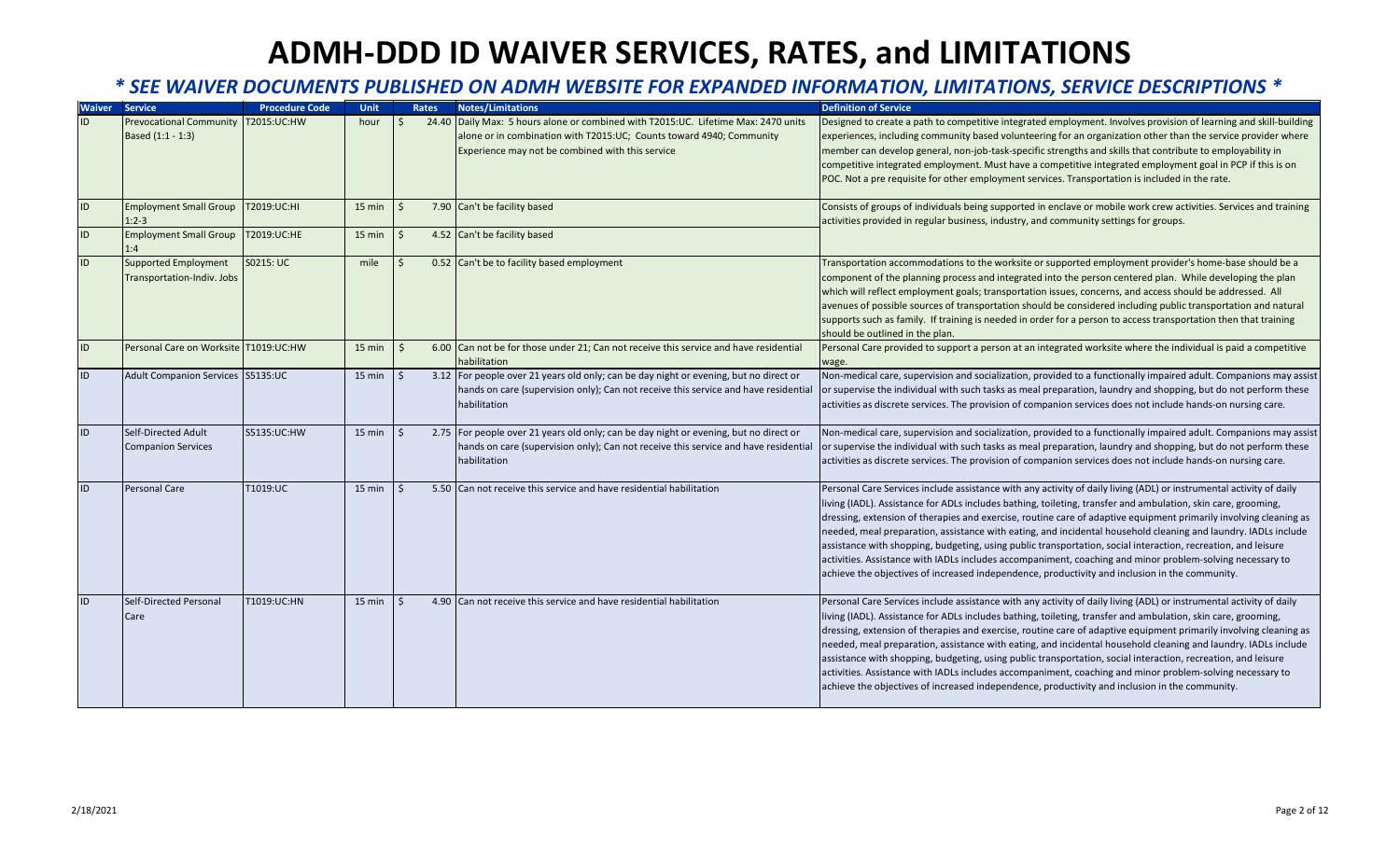| <b>Waiver</b>                    | <b>Service</b>                          | <b>Procedure Code</b>   | <b>Unit</b>  |                               | Rates | <b>Notes/Limitations</b>                                                                                                                                                           | <b>Definition of Service</b>                                                                                                                                                                             |
|----------------------------------|-----------------------------------------|-------------------------|--------------|-------------------------------|-------|------------------------------------------------------------------------------------------------------------------------------------------------------------------------------------|----------------------------------------------------------------------------------------------------------------------------------------------------------------------------------------------------------|
| ID                               | Pers. Care Transportation               | [2001:UC                | mile         |                               |       | 0.52 Shall not replace transportation that is already reimbursable under day or                                                                                                    | Personal care attendants may transport consumers in their own (the attendant's) vehicles as an incidental                                                                                                |
|                                  |                                         |                         |              |                               |       | residential habilitation nor the Medicaid non-emergency medical transportation                                                                                                     | component of this service. For this component to be reimbursed, the personal care attendant must be needed to                                                                                            |
|                                  |                                         |                         |              |                               |       | program. The planning team must also assure the most cost effective means of                                                                                                       | support the consumer in accessing the community, and not merely to provide transportation.                                                                                                               |
|                                  |                                         |                         |              |                               |       | transportation, which would include public transport where available.                                                                                                              |                                                                                                                                                                                                          |
|                                  |                                         |                         |              |                               |       | Transportation by a personal care attendant is not intended to replace generic                                                                                                     |                                                                                                                                                                                                          |
|                                  |                                         |                         |              |                               |       | transportation or to be used merely for convenience.                                                                                                                               |                                                                                                                                                                                                          |
| ID                               | <b>Benefits Counseling</b>              | H2014:UC                | $15$ min     | $\zeta$                       |       | 5.00 Limited to 60 units/15 hours per year per waiver participant. Documentation of                                                                                                | Benefits Counseling is a more intensive service provided by a Community Work Incentives Coordinator (CWIC)                                                                                               |
|                                  |                                         |                         |              |                               |       | service provided is required.                                                                                                                                                      | who will receive referrals from the BRA, case managers, family and/or service providers. CWICs will provide                                                                                              |
|                                  |                                         |                         |              |                               |       |                                                                                                                                                                                    | intensive individualized benefits counseling, benefits analysis, develop a work incentive plan and ongoing benefits                                                                                      |
|                                  |                                         |                         |              |                               |       |                                                                                                                                                                                    | planning for a participant changing jobs or for career advancement. The CWIC will work in conjunction with the                                                                                           |
|                                  |                                         |                         |              |                               |       |                                                                                                                                                                                    | BRA to develop trainings and webinars based on SSA information provided and may assist or provide trainings and                                                                                          |
|                                  |                                         |                         |              |                               |       |                                                                                                                                                                                    | education as needed. The CWIC will be available to work with waiver participants to provide information on                                                                                               |
|                                  |                                         |                         |              |                               |       |                                                                                                                                                                                    | waiver benefits and employment and may also assist with the submission of income statement and/or                                                                                                        |
|                                  |                                         |                         |              |                               |       |                                                                                                                                                                                    | Impairment Related Work Expenses (IRWE) to SSA as required to the extent needed as indicated by the individual                                                                                           |
| ID                               | <b>Benefits Reporting</b>               | H2014:UC:HW             | 15 min       | $\zeta$                       |       |                                                                                                                                                                                    | 3.00 Limited to 12 units/3 hours per month per waiver participant per year (144 units or The Benefits Reporting Assistant (BRA) service is designed to assist waiver participants/families to understand |
|                                  | Assistance                              |                         |              |                               |       | 36 hours per year).                                                                                                                                                                | general information on how SSI/SSDI benefits are affected by employment. The BRA will be employed by a                                                                                                   |
|                                  |                                         |                         |              |                               |       |                                                                                                                                                                                    | provider agency. The BRA will receive referrals from a variety of sources, including case managers, families,                                                                                            |
|                                  |                                         |                         |              |                               |       |                                                                                                                                                                                    | service providers, and CWIC housed in each region of the state. Once the participant enters employment, the BRA                                                                                          |
|                                  |                                         |                         |              |                               |       |                                                                                                                                                                                    | will be available to answer questions, assist in the execution the work incentive plan, and assist with the                                                                                              |
|                                  |                                         |                         |              |                               |       |                                                                                                                                                                                    | submission of income statement and/ or Impairment Related Work Expenses (IRWE) to SSA as required to the                                                                                                 |
|                                  |                                         |                         |              |                               |       |                                                                                                                                                                                    | extent needed as indicated by the individual. The BRA must document services and activities                                                                                                              |
|                                  |                                         |                         |              |                               |       |                                                                                                                                                                                    |                                                                                                                                                                                                          |
| ID                               | Crisis Intervention                     | H2011:UC                | 15 min       | $\zeta$                       |       | 9.36 Limited to 10 Weeks                                                                                                                                                           | Crisis Intervention provides immediate therapeutic intervention, available to an individual on a 24-hour basis, to                                                                                       |
|                                  |                                         |                         |              |                               |       |                                                                                                                                                                                    | address personal, social, and/or behavioral problems which otherwise are likely to threaten the health and safety                                                                                        |
|                                  |                                         |                         |              |                               |       |                                                                                                                                                                                    | of the individual or of others and/or to result in the individual's removal from his current living arrangement.                                                                                         |
|                                  |                                         |                         |              |                               |       |                                                                                                                                                                                    |                                                                                                                                                                                                          |
| ID                               | LPN Nursing per hour                    | S9124:UC                | Hour         | $\zeta$                       | 20.80 | Alabama-licensed LPN                                                                                                                                                               | Skilled Nursing: Services listed in the service plan of care which are within the scope of the State's Nurse Practice                                                                                    |
| $\overline{1}$<br>$\overline{1}$ | Self-Directed LPN                       | S9124:UC:HW<br>S9123:UC | Hour<br>Hour | $\zeta$<br>$\dot{\mathsf{S}}$ | 20.80 | Alabama-licensed LPN<br>36.40 Alabama-licensed RN                                                                                                                                  | Act and are provided by a registered professional nurse, or licensed practical or vocational nurse under the                                                                                             |
|                                  | RN Nursing per hour<br>Self-Directed RN | S9123:UC:HW             | Hour         |                               | 36.40 | Alabama-licensed RN                                                                                                                                                                | supervision of a registered nurse, licensed to practice in the State.                                                                                                                                    |
| $\frac{1}{10}$                   | <b>Housing Stabilization</b>            | T2025:UC                | 15 min       |                               |       | 5.00 Service Only (doesn't include expenses)                                                                                                                                       | Housing Stabilization Service enables, waiver participants to maintain their own housing as set forth in the                                                                                             |
|                                  | Service                                 |                         |              |                               |       |                                                                                                                                                                                    | participant's approved plan of care (POC). Services must be provided in the home or a community setting. The                                                                                             |
|                                  |                                         |                         |              |                               |       |                                                                                                                                                                                    | service includes the following components: Housing Coordination and Stabilization Assessment, Assistance with                                                                                            |
|                                  |                                         |                         |              |                               |       |                                                                                                                                                                                    | finding and procuring housing, assistance with documents / applications / secring deposits / locating furnishings,                                                                                       |
|                                  |                                         |                         |              |                               |       |                                                                                                                                                                                    | housing stabilization plan, etc.                                                                                                                                                                         |
| ID                               | <b>Occupational Therapy</b>             | 97535:UC                | 15 min       | $\zeta$                       |       | 14.30 Requires physician's prescription. Limited to 50 hours/200 units for initial plan, with the                                                                                  | Occupational therapy is the application of occupation-oriented or goal-oriented activity to achieve optimum                                                                                              |
|                                  |                                         |                         |              |                               |       | availability of an additiona 50 hours/200 units with justification. Not available to waiver<br>recipients under age 21 due to availability of service through Medicaid State Plan. | functioning, to prevent dysfunction, and to promote health.                                                                                                                                              |
|                                  |                                         |                         |              |                               |       |                                                                                                                                                                                    |                                                                                                                                                                                                          |
| ID                               | <b>Physical Therapy</b>                 | 97110:UC                | 15 min       | Ŝ.                            |       | 14.30 Requires physician's prescription. Limited to 50 hours/200 units for initial plan, with the                                                                                  | Physical therapy is treatment of an individual by the employment of effective properties of physical measures and                                                                                        |
|                                  |                                         |                         |              |                               |       | availability of an additiona 50 hours/200 units with justification. Not available to waiver                                                                                        | the use of therapeutic exercises and rehabilitative procedures with or without assistive devices, for the purpose of                                                                                     |
|                                  |                                         |                         |              |                               |       | recipients under age 21 due to availability of service through Medicaid State Plan.                                                                                                | preventing, correcting, or alleviating a physical or mental disability.                                                                                                                                  |
|                                  |                                         |                         |              |                               |       |                                                                                                                                                                                    |                                                                                                                                                                                                          |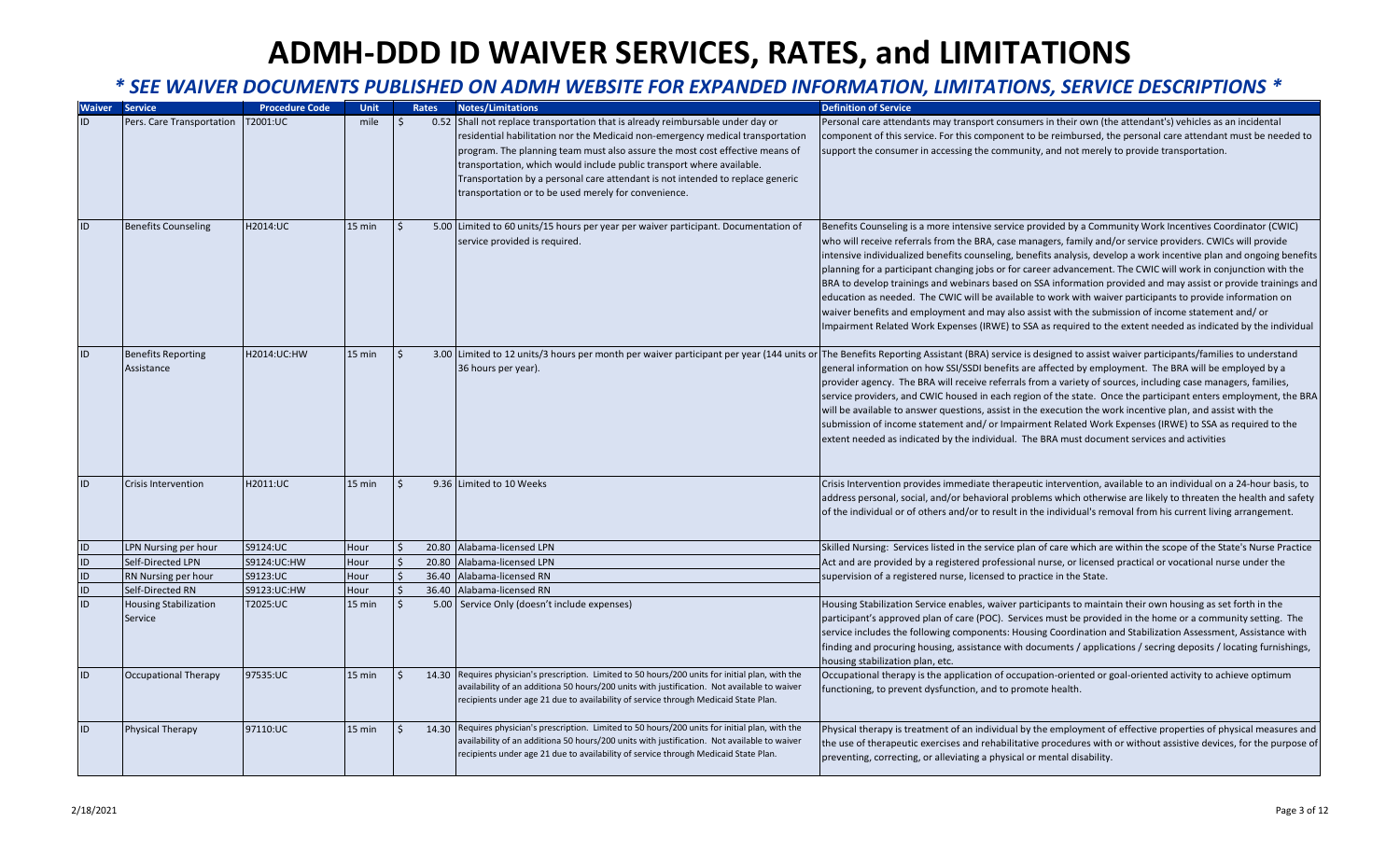| <b>Waiver</b>   | <b>Service</b>                          | <b>Procedure Code</b> | Unit                | Rates      | <b>Notes/Limitations</b>                                                                           | <b>Definition of Service</b>                                                                                           |
|-----------------|-----------------------------------------|-----------------------|---------------------|------------|----------------------------------------------------------------------------------------------------|------------------------------------------------------------------------------------------------------------------------|
| ID              | Speech and Language                     | 92507:UC              | Encounte $\vert$ \$ | 60.06      | Requires physician's prescription. Limited to 30 visits for initial plan, with the availability of | Speech and language therapy include diagnostic, screening, preventive, corrective services provided on an              |
|                 | Therapy                                 |                       |                     |            | 30 additional vists with justification. Not available to waiver recipients under age 21 due to     | individual basis, when referred by a physician (M.D., D.O.). These services may include: Screening and evaluation      |
|                 |                                         |                       |                     |            | availability of service through Medicaid State Plan.                                               | of individuals, speech and hearing functions and comprehensive speech and language evaluation; participation           |
|                 |                                         |                       |                     |            |                                                                                                    | and may include swallowing therapy in the continuing interdisciplinary evaluation of individuals for purposes of       |
|                 |                                         |                       |                     |            |                                                                                                    | implementing, monitoring and following up on individuals habilitation programs; and treatment services as an           |
|                 |                                         |                       |                     |            |                                                                                                    | extension of the evaluation process that include: consulting with others working with the individual for speech        |
|                 |                                         |                       |                     |            |                                                                                                    | education and improvement, designing specialized programs for developing an individuals communication skills           |
|                 |                                         |                       |                     |            |                                                                                                    | comprehension and expression.                                                                                          |
| ID              | Positive Behavior Support               | H2019:UC:HP           | 15 min              | Ŝ.         | 19.50 Combined H2019:UC:HP + H2019:UC:HN + H2019:UC:HM may not exceed 1200                         | Positive Behavior Support (PBS) is a set of researched-based strategies that combine behavioral and biomedical         |
|                 | Level 1 Prof Certified                  |                       |                     |            | units per year. Combined H2019: UC: HP + H2019: UC: HN may not exceed 800 units                    | science with person-centered, valued outcomes and systems change to increase quality of life and decrease              |
| ID              | Positive Behavior Support               | H2019:UC:HN           | 15 min              | 14.30      | oer year, with the remainder of the allowed 1200/year billable as H2019:UC.                        | problem behaviors by teaching new skills and making changes in a person's environment. The strategies take into        |
|                 | Level 2 Professional                    |                       |                     |            |                                                                                                    | consideration all aspects of the person's life and are intended to enhance positive social interactions across work,   |
|                 |                                         |                       |                     |            |                                                                                                    | academic, recreational, and community settings while reducing actions that are not safe or that lead to social         |
| ID              | Positive Behavior Support               | H2019:UC:HM           | 15 min              | 9.10       |                                                                                                    | isolation, loneliness or fearfulness.                                                                                  |
|                 | Level 3 Technician                      |                       |                     |            |                                                                                                    |                                                                                                                        |
| ID              | Respite In Home                         | S5150:UC              | $15$ min            |            | 5.50 4,320 units/1080 hours per year in combination with in-home respite                           | Respite care is a service provided in or outside a family's home to temporarily relieve the unpaid primary             |
| ID              | Self-Directed Respite - In              | S5150:UC:HW           | 15 mins             |            | 3.12 4,320 units/1080 hours per year in combination with in-home respite                           | caregiver. Respite care provides short-term care to an adult or child for a brief period of rest or relief for the     |
|                 | Home                                    |                       |                     |            |                                                                                                    | family from day to day care giving for a dependent family member                                                       |
| $\mathsf{ID}$   | Respite Out of Home                     | T1005:UC              | 15 min              |            | 5.50 4,320 units/1080 hours per year in combination with in-home respite                           |                                                                                                                        |
| $\overline{1D}$ | Self-Directed Respite - Out T1005:UC:HW |                       | 15 mins             |            | 3.12 4,320 units/1080 hours per year in combination with in-home respite                           |                                                                                                                        |
|                 | of Home                                 |                       |                     |            |                                                                                                    |                                                                                                                        |
| ID              | Supported Living Services T2032:UC      |                       | Month               | Up to      | Reimbursement shall not include mortgage, rent, insurance, maintenance,                            | Supported Living Services (SLS) shall mean services that include training and assistance in maintaining a home of      |
|                 |                                         |                       |                     | \$3,087.90 | phone/cable, food                                                                                  | one's own, or a home shared with other freely chosen housemates, in the community. A home of one's own                 |
|                 |                                         |                       |                     |            |                                                                                                    | means a residence not owned or controlled by any waiver service provider. SLS supports include supports for            |
|                 |                                         |                       |                     |            |                                                                                                    | maintaining home tenancy or ownership, managing money, preparing meals, shopping, maintaining positive                 |
|                 |                                         |                       |                     |            |                                                                                                    | relationships with neighbors, opportunities for participation in and contribution to the local community, supports     |
|                 |                                         |                       |                     |            |                                                                                                    | to maintain personal appearance and hygiene, supports for interpersonal and social skills building through             |
|                 |                                         |                       |                     |            |                                                                                                    | experience with family, friends and members of the broader community, and other activities needed to maintain          |
|                 |                                         |                       |                     |            |                                                                                                    | and improve the capacity of an individual with an intellectual disability to live in the community. The services shall |
|                 |                                         |                       |                     |            |                                                                                                    | support and maximize the person's independence through use of teaching, training, technology and facilitation of       |
|                 |                                         |                       |                     |            |                                                                                                    | natural supports                                                                                                       |
| ID              | <b>Assistive Technology</b>             | T2029:UC              | Item                | At cost    | Prescription Required. Cap: \$5k/year                                                              | Assistive Technology: An item, piece of equipment to include Specialized Durable Medical Equipment (including          |
|                 | (Formerly Specialized                   |                       |                     |            |                                                                                                    | any equipment not covered by Medicaid State Plan Services), service animal or product system, whether acquired         |
|                 | <b>Medical Equipment)</b>               |                       |                     |            |                                                                                                    | commercially, modified or customized that is used to increase, maintain, or improve functional capabilities of         |
| ID              | Self-Directed Assistive                 | T2029:UC:HW           | Item                | At cost    | Prescription Required. Cap: \$5k/year                                                              | participants.                                                                                                          |
|                 | <b>Technology (Formerly</b>             |                       |                     |            |                                                                                                    |                                                                                                                        |
|                 | Specialized Med Equip)                  |                       |                     |            |                                                                                                    |                                                                                                                        |
| ID              | <b>Environmental Accessibility</b>      | S5165:UC              | Units               | Job        | Limited to \$5,000/yr/individual                                                                   | Those physical adaptations to the home, required by the individual plan of care, which are necessary to ensure         |
|                 | Adaptations                             |                       |                     |            |                                                                                                    | the health, welfare and safety of the individual, or which enable the individual to function with greater              |
| ID              | Self-Directed                           | S5165:UC:HW           | <b>Units</b>        | Job        | Limited to \$5,000/yr/individual                                                                   | independence in the home and without which, the recipient would require institutionalization.                          |
|                 | Environmental                           |                       |                     |            |                                                                                                    |                                                                                                                        |
|                 | <b>Accessibility Adaptations</b>        |                       |                     |            |                                                                                                    |                                                                                                                        |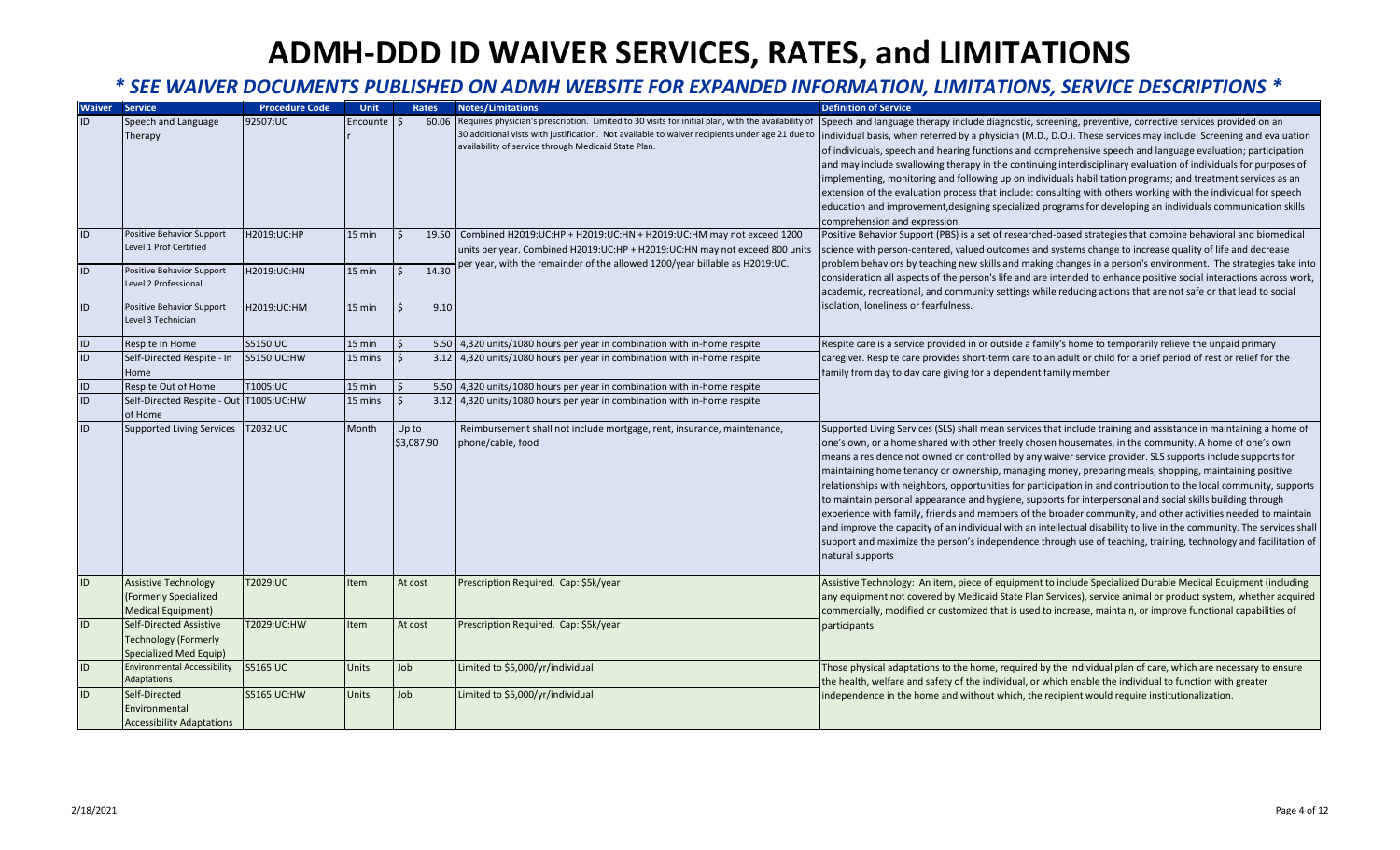#### *\* SEE WAIVER DOCUMENTS PUBLISHED ON ADMH WEBSITE FOR EXPANDED INFORMATION, LIMITATIONS, SERVICE DESCRIPTIONS \**

| <b>Waiver</b> | Service                                                                                       | <b>Procedure Code</b> | Unit  | Rates  | <b>Notes/Limitations</b>                                                                                                                                                                                                                                                                                                                                                                                                                                                                                                                                                                                                                                                            | <b>Definition of Service</b>                                                                                                                                                                                                                                                                                                                                                                                                                                                                                                                                                                                                                                                                                                                                                                                                                                                                                                                                                                                        |
|---------------|-----------------------------------------------------------------------------------------------|-----------------------|-------|--------|-------------------------------------------------------------------------------------------------------------------------------------------------------------------------------------------------------------------------------------------------------------------------------------------------------------------------------------------------------------------------------------------------------------------------------------------------------------------------------------------------------------------------------------------------------------------------------------------------------------------------------------------------------------------------------------|---------------------------------------------------------------------------------------------------------------------------------------------------------------------------------------------------------------------------------------------------------------------------------------------------------------------------------------------------------------------------------------------------------------------------------------------------------------------------------------------------------------------------------------------------------------------------------------------------------------------------------------------------------------------------------------------------------------------------------------------------------------------------------------------------------------------------------------------------------------------------------------------------------------------------------------------------------------------------------------------------------------------|
| ID            | <b>Specialized Medical</b><br><b>Supplies</b>                                                 | T2028:UC              | Month | Varies | Costs for medical supplies are limited to \$2,400.00 per year, per individual and<br>must be prescribed by the participant's physician. Supplies reimbursed under this<br>service shall not include common over-the-counter personal care items, supplies<br>otherwise furnished under the Medicaid State plan, and items which are not of<br>direct medical or remedial benefit to the recipient and does not include items such<br>as soap, cotton swabs, toothpaste, deodorant, shampoo or sanitary items. This<br>service is not available to participants under the age of 21 years as medical<br>supplies are covered through EPSDT for this age group. Self-directed medical | Specialized medical supplies are those which are specified in the plan of care and are necessary to maintain the<br>individual's health, safety and welfare, prevent further deterioration of a condition, or increase an individual's<br>ability to perform activities of daily living. Specialized medical supplies are supplies that address the participant's<br>physical health and any ancillary supplies. All items shall meet applicable standards of manufacture and design.<br>Providers of this service must maintain documentation of items purchased for each individual.                                                                                                                                                                                                                                                                                                                                                                                                                              |
| ID            | Self-Directed Specialized<br><b>Medical Supplies</b>                                          | T2028:UC:HW           | Month | Varies | supplies services are available to those participants who are also self-directing<br>personal care and/or LPN/RN services. During COVID-19 pandemic, documented<br>verbal prescription orders for PPE (masks, gloves, hand sanitizer,<br>cleaning/disinfecting wipes/sprays, etc.) and other SMS are accepted. All other<br>limitations and requirements remain in effect.                                                                                                                                                                                                                                                                                                          |                                                                                                                                                                                                                                                                                                                                                                                                                                                                                                                                                                                                                                                                                                                                                                                                                                                                                                                                                                                                                     |
| ID            | <b>Individual Directed Goods</b><br>and Services                                              | T1999:UC              | ltem  | Varies | Accumulated balances cannot exceed \$10,000.00 at any given time. Available to<br>only those participants self directing services who are able to save funds through<br>negotiation of worker's employment wages.                                                                                                                                                                                                                                                                                                                                                                                                                                                                   | Individual Directed Goods and Services are services are available to only those participants self directing services<br>who are able to save funds through negotiation of worker's employment wages. Individual goods and services<br>include equipment or supplies not otherwise provided through this waiver or through the Medicaid State Plan<br>that address an identified need in the service plan (including improving and maintaining the participant's<br>opportunities for full membership in the community) and meet the following requirements: the item or service<br>would decrease the need for other Medicaid services; and/or promote inclusion in the community; and/or<br>increase the participant's safety in the home environment; the item or service is not illegal or otherwise<br>prohibited by Federal and State statutes and regulations, and the participant does not have the funds to purchase<br>the item or service or the item or service is not available through another source. |
| ID            | Personal Emergency<br>Response System (Initial)                                               | S5160:UC              | Item  | Varies | S5160:UC+S5161:UC cannot exceed 3k/yr                                                                                                                                                                                                                                                                                                                                                                                                                                                                                                                                                                                                                                               | Personal emergency response system (PERS) is a service that provides a direct telephonic or other electronic<br>communications link between someone living in the community and health professionals to secure immediate                                                                                                                                                                                                                                                                                                                                                                                                                                                                                                                                                                                                                                                                                                                                                                                            |
| ID            | Self-Directed Personal<br><b>Emergency Response</b><br>System (Initial)                       | S5160:UC:HW           | tem   | Varies | S5160:UC+S5161:UC cannot exceed 3k/yr                                                                                                                                                                                                                                                                                                                                                                                                                                                                                                                                                                                                                                               | assistance in the event of a physical, emotional or environmental emergency. PERS may also include cellular<br>telephone service used when a conventional PERS is less cost-effective or is not feasible. This service may include<br>installation, monthly fee (if applicable), upkeep and maintenance of devices or systems as appropriate.                                                                                                                                                                                                                                                                                                                                                                                                                                                                                                                                                                                                                                                                       |
| ID            | Personal Emergency<br><b>Response System</b><br>(Monthly Service Fee)                         | S5161:UC              | Month | Varies | S5160:UC+S5161:UC cannot exceed 3k/yr                                                                                                                                                                                                                                                                                                                                                                                                                                                                                                                                                                                                                                               |                                                                                                                                                                                                                                                                                                                                                                                                                                                                                                                                                                                                                                                                                                                                                                                                                                                                                                                                                                                                                     |
| ID            | Self-Directed Personal<br><b>Emergency Response</b><br><b>System (Monthly Service</b><br>Fee) | S5161:UC:HW           | Month | Varies | S5160:UC+S5161:UC cannot exceed 3k/yr                                                                                                                                                                                                                                                                                                                                                                                                                                                                                                                                                                                                                                               |                                                                                                                                                                                                                                                                                                                                                                                                                                                                                                                                                                                                                                                                                                                                                                                                                                                                                                                                                                                                                     |

**Remote Supports - To be added ASAP. Currently pending review with Alabama Medicaid.**

| <b>FACILITY BASED SERVICES</b>               |                |         |                |      |                                                                             |                                                                                                                                                                                                                                       |
|----------------------------------------------|----------------|---------|----------------|------|-----------------------------------------------------------------------------|---------------------------------------------------------------------------------------------------------------------------------------------------------------------------------------------------------------------------------------|
| Day Habilitation Level 1                     | T2021:UC:HW    | 15 mins | $\blacksquare$ |      | 1.94 Counts toward 4940. Can't have Community Experience with this service. | Day Habilitation services are services which involve the provision of regularly scheduled activities in non-                                                                                                                          |
| Day Habilitation Level 1<br>w/Transportation | T2021:UC:HW:SE | 15 mins |                | 2.26 |                                                                             | residential settings, separate from the member's residence or other residential living arrangement. Activities are<br>designed to foster the acquisition of positive social skills and interpersonal competence, greater independence |
| Day Habilitation Level 2                     | T2021:UC:TF    | 15 mins |                | 2.74 |                                                                             | Land ability to exercise and communicate personal choices and preferences                                                                                                                                                             |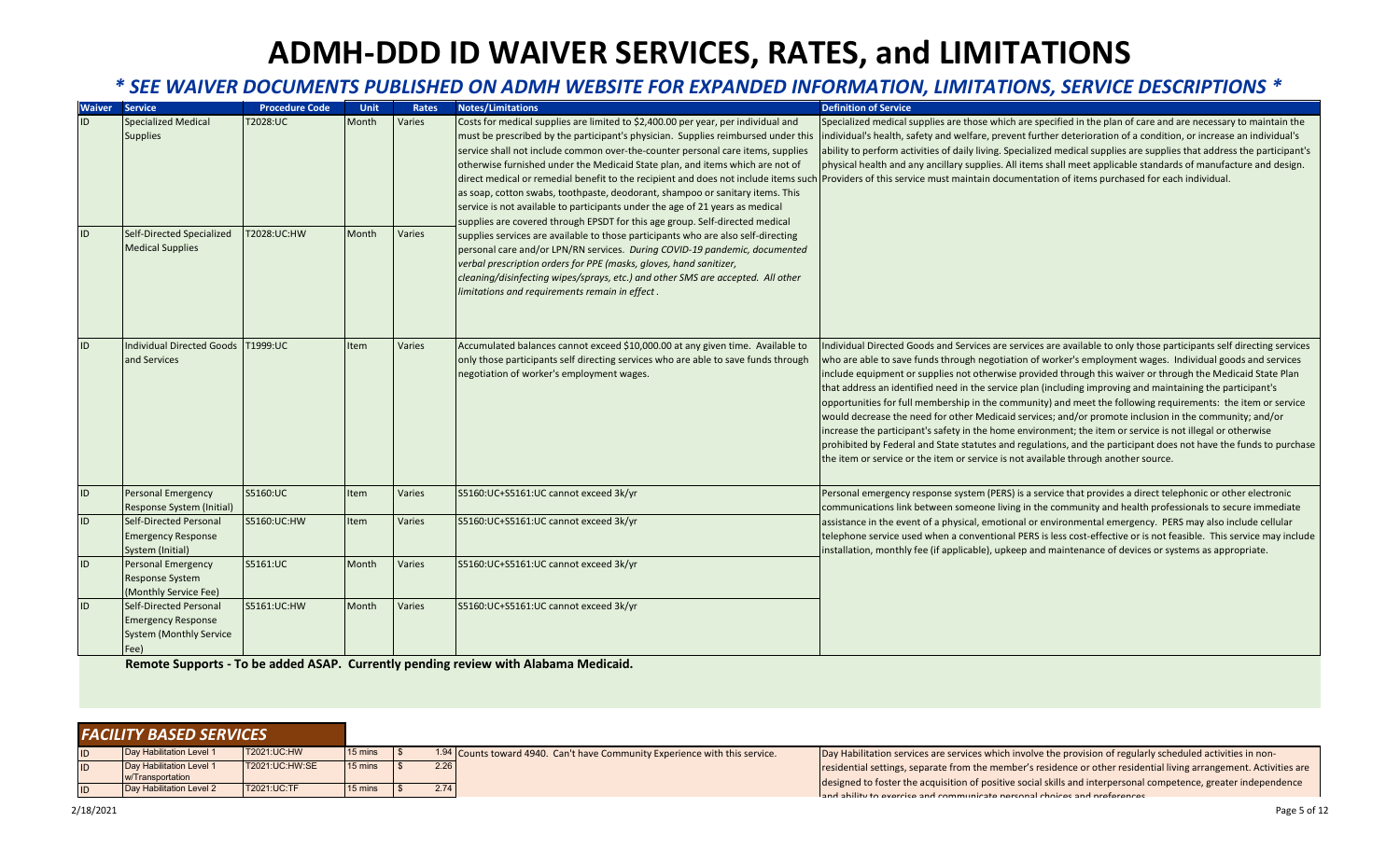| <b>Waiver</b> | <b>Service</b>                                    | <b>Procedure Code</b> | <b>Unit</b> |          | Rates | <b>Notes/Limitations</b>                                                                                                                                                                                                                                                                                         | <b>Definition of Service</b>                                                                                                                                                                                                                                                                                                                                                                                                                                                                                                                                                                                                                                                                                                                                                     |
|---------------|---------------------------------------------------|-----------------------|-------------|----------|-------|------------------------------------------------------------------------------------------------------------------------------------------------------------------------------------------------------------------------------------------------------------------------------------------------------------------|----------------------------------------------------------------------------------------------------------------------------------------------------------------------------------------------------------------------------------------------------------------------------------------------------------------------------------------------------------------------------------------------------------------------------------------------------------------------------------------------------------------------------------------------------------------------------------------------------------------------------------------------------------------------------------------------------------------------------------------------------------------------------------|
|               | Day Habilitation Level 2<br>w/Transportation      | T2021:UC:TF:SE        | 15 mins     |          | 3.05  |                                                                                                                                                                                                                                                                                                                  | אכרטסכ מחס פטחווווטוווטמנט אכרסטחמו טחטוטט פ                                                                                                                                                                                                                                                                                                                                                                                                                                                                                                                                                                                                                                                                                                                                     |
| ID            | Day Habilitation Level 3                          | T2021:UC:TG           | 15 mins     |          | 3.53  |                                                                                                                                                                                                                                                                                                                  |                                                                                                                                                                                                                                                                                                                                                                                                                                                                                                                                                                                                                                                                                                                                                                                  |
| ID            | Day Habilitation Level 3<br>w/Transportation      | T2021:UC:TG:SE        | 15 mins     |          | 3.84  |                                                                                                                                                                                                                                                                                                                  |                                                                                                                                                                                                                                                                                                                                                                                                                                                                                                                                                                                                                                                                                                                                                                                  |
| ID            | Day Habilitation Level 4                          | T2021:UC:HK           | 15 mins     |          | 4.53  |                                                                                                                                                                                                                                                                                                                  |                                                                                                                                                                                                                                                                                                                                                                                                                                                                                                                                                                                                                                                                                                                                                                                  |
|               | Day Habilitation Level 4<br>w/Transportation      | T2021:UC:HK:SE        | 15 mins     |          | 4.85  |                                                                                                                                                                                                                                                                                                                  |                                                                                                                                                                                                                                                                                                                                                                                                                                                                                                                                                                                                                                                                                                                                                                                  |
| ID            | <b>Prevocational Facility Based</b><br>Up to 1:15 | T2015:UC              | Hour        |          |       | 12.20 Daily Max: 5 hours alone or combined with T2015:UC:HW. Lifetime Max: 2470<br>units alone or in combination with T2015:UC:HW; Counts toward 4940;<br>Community Experience may not be combined with this service                                                                                             | Designed to create a path to competitive integrated employment. Involves provision of learning and skill-building<br>experiences, including community based volunteering for an organization other than the service provider where<br>member can develop general, non-job-task-specific strengths and skills that contribute to employability in<br>competitive integrated employment. Must have a competitive integrated employment goal in PCP if this is on<br>POC. Not a pre requisite for other employment services. Transportation is included in the rate.                                                                                                                                                                                                                |
| ID            | <b>Residential Habilitation</b>                   | T2016:UC              | Day         | Per IRBI |       | Excluded: Services, directly or indirectly, provided by a member of the individuals<br>immediate family; Routine care and supervision which would be expected to be<br>provided by a family; Activities or supervision for which a payment is made by a<br>source other than Medicaid; and Room and board costs. | Residential Habilitation service is a type of residential service selected by the person supported, offering<br>individualized services and supports that enable the person supported to acquire, retain, or improve skills<br>necessary to reside in a community-based setting and which supports each resident's independence and full<br>integration into the community, and ensures each resident's choice and rights. Residential Habilitation services<br>shall be provided in a dwelling which may be rented, leased, or owned by the Residential Habilitation provider,<br>and shall comport fully with standards applicable to HCBS settings delivered under Section 1915(c) of the Social<br>Security Act, and set forth in the person-centered plan and plan of care. |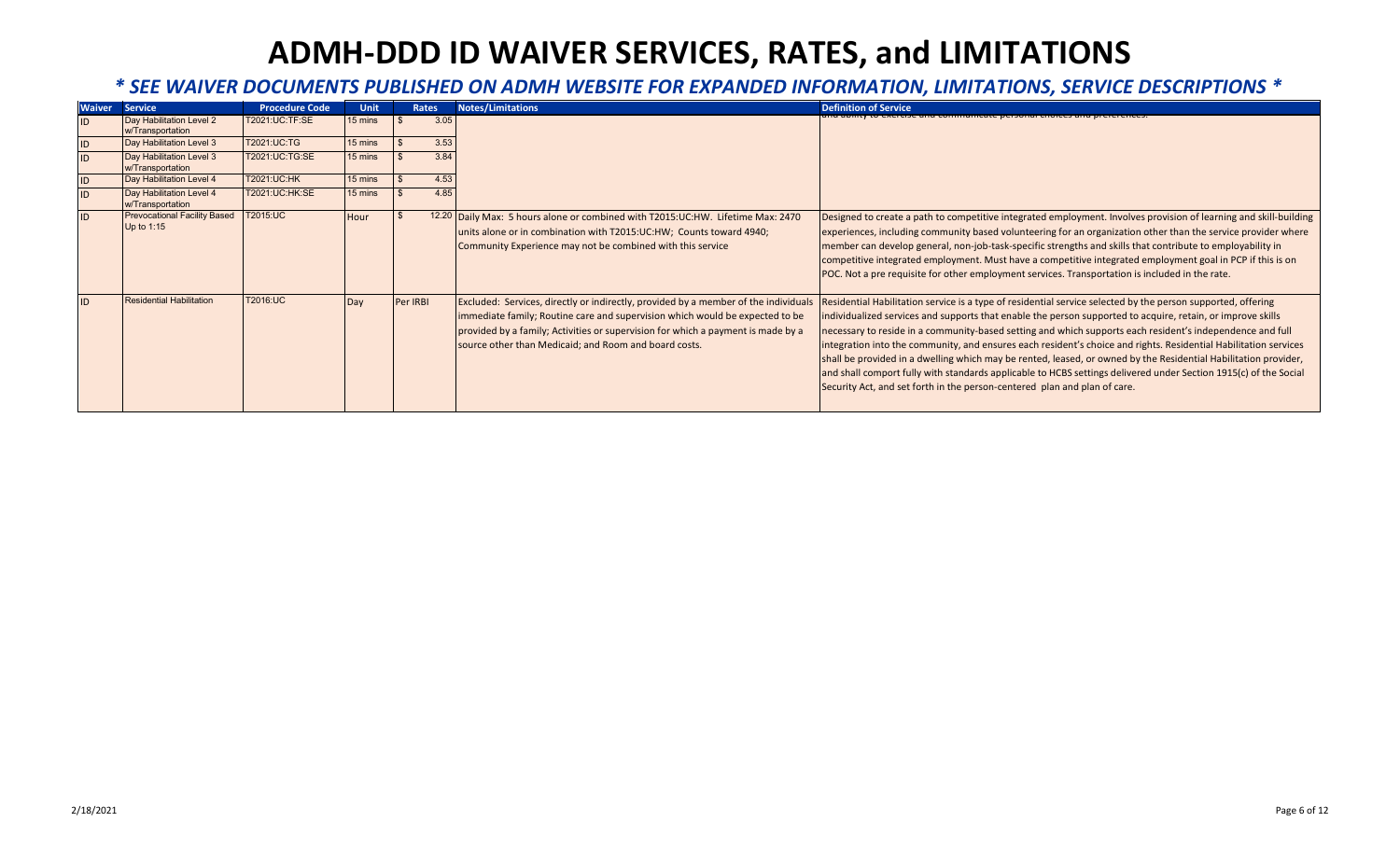*\* SEE WAIVER DOCUMENTS PUBLISHED ON ADMH WEBSITE FOR EXPANDED INFORMATION, LIMITATIONS, SERVICE DESCRIPTIONS \**

### *LAH WAIVER LIMIT INCREASED TO \$50,000.00 EFFECTIVE 10/1/2019*

|     | <b>NON-FACILITY BASED SERVICES</b>       |                       |             |    |              |                                                                                                                                                                                                                                                                 |                                                                                                                                                                                                                                                                                                                                                                                                                                                                                                                                                                                                                                                                                                                                                                                                                                                                                                                                                                                                                                                                                                                 |
|-----|------------------------------------------|-----------------------|-------------|----|--------------|-----------------------------------------------------------------------------------------------------------------------------------------------------------------------------------------------------------------------------------------------------------------|-----------------------------------------------------------------------------------------------------------------------------------------------------------------------------------------------------------------------------------------------------------------------------------------------------------------------------------------------------------------------------------------------------------------------------------------------------------------------------------------------------------------------------------------------------------------------------------------------------------------------------------------------------------------------------------------------------------------------------------------------------------------------------------------------------------------------------------------------------------------------------------------------------------------------------------------------------------------------------------------------------------------------------------------------------------------------------------------------------------------|
|     | <b>Waiver Service</b>                    | <b>Procedure Code</b> | <b>Unit</b> |    | <b>Rates</b> | <b>Notes/Limitations</b>                                                                                                                                                                                                                                        | <b>Definition of Service</b>                                                                                                                                                                                                                                                                                                                                                                                                                                                                                                                                                                                                                                                                                                                                                                                                                                                                                                                                                                                                                                                                                    |
| LAH | Community Experience 1:1                 | H2021:UD              | 15 min      |    |              | 9.70 Counts toward 4940/Can not have on POC if have facility based services (i.e. day hab,<br>prevoc)                                                                                                                                                           | Provided on either an individual or small group basis. Services support non-work-activities and opportunities for community<br>participation, involvement and relationships with the broader community that are customized to the individual's interests                                                                                                                                                                                                                                                                                                                                                                                                                                                                                                                                                                                                                                                                                                                                                                                                                                                        |
| LAH | Community Experience 1:3                 | H2021:UD:SE           | 15 min      |    |              | 6.10 Counts toward 4940/Can not have on POC if have facility based services (i.e. day hab,<br>prevoc)                                                                                                                                                           | and goals. The intended outcome of these services is to facilitate and support access to the community and connections with<br>members of the broader community, including increased skills and increased engagement with natural supports, paving the                                                                                                                                                                                                                                                                                                                                                                                                                                                                                                                                                                                                                                                                                                                                                                                                                                                          |
| LAH | Community Day Hab 1 (1:4)                | T2021:UD:HI           | 15 min      | ς  |              | 4.16 Counts toward 4940/ Can't have Community Experience with this service                                                                                                                                                                                      | Designed to foster the acquisition of psoitive social skills and interpersonal competence, greater independence and ability to<br>exercise and communicate personal choices and preferences. Designed to enhance opportunities for community integration                                                                                                                                                                                                                                                                                                                                                                                                                                                                                                                                                                                                                                                                                                                                                                                                                                                        |
| LAH | Community Day Hab 1<br>w/trans           | T2021:UD:HI:SE        | 15 min      | Ś. | 4.80         |                                                                                                                                                                                                                                                                 | participation and invovlement includeing opportunities for positive interactions and relationships with members of broader<br>community.                                                                                                                                                                                                                                                                                                                                                                                                                                                                                                                                                                                                                                                                                                                                                                                                                                                                                                                                                                        |
| LAH | Community Day Hab 2 (1:3)                | T2021:UD:HE           | 15 min      | Ś. | 4.76         |                                                                                                                                                                                                                                                                 |                                                                                                                                                                                                                                                                                                                                                                                                                                                                                                                                                                                                                                                                                                                                                                                                                                                                                                                                                                                                                                                                                                                 |
| LAH | Community Day Hab 2/trans T2021:UD:HE:SE |                       | 15 min      | Ś. | 5.40         |                                                                                                                                                                                                                                                                 |                                                                                                                                                                                                                                                                                                                                                                                                                                                                                                                                                                                                                                                                                                                                                                                                                                                                                                                                                                                                                                                                                                                 |
| LAH | Community Day Hab 3 (1:2)                | T2021:UD:HW:HI        | 15 min      | Ś. | 5.94         |                                                                                                                                                                                                                                                                 |                                                                                                                                                                                                                                                                                                                                                                                                                                                                                                                                                                                                                                                                                                                                                                                                                                                                                                                                                                                                                                                                                                                 |
| LAH | Community Day Hab 3<br>w/trans           | T2021:UD:HW:HI:SE     | 15 min      | Ś  | 6.58         |                                                                                                                                                                                                                                                                 |                                                                                                                                                                                                                                                                                                                                                                                                                                                                                                                                                                                                                                                                                                                                                                                                                                                                                                                                                                                                                                                                                                                 |
| LAH | Community Day Hab 4                      | T2021:UD:HW:HE        | 15 min      |    | 9.06         |                                                                                                                                                                                                                                                                 |                                                                                                                                                                                                                                                                                                                                                                                                                                                                                                                                                                                                                                                                                                                                                                                                                                                                                                                                                                                                                                                                                                                 |
| LAH | Community Day Hab 4<br>w/trans           | T2021:UD:HW:HE:SE     | 15 min      |    | 9.70         |                                                                                                                                                                                                                                                                 |                                                                                                                                                                                                                                                                                                                                                                                                                                                                                                                                                                                                                                                                                                                                                                                                                                                                                                                                                                                                                                                                                                                 |
| LAH | Assessment/Discovery                     | T2019:UD:HW           | 15 min      |    |              | 10.00 120 units / 30 hours, broken into 3 intervals with a maximum of 40 units/10 hours each.<br>Second assessment may be provided only if recipient changes service providers.<br>Limited to 4 assessments per lifetime. Only RO may approve additional units. | Assessment/Discovery is a one-time, time-limited and targeted service designed to help an individual, who wishes to pursue<br>individualized, integrated employment or self-employment, to identify through person-centered assessment, planning and<br>exploration: strong interests toward one or more specific aspects of the labor market, skills, strengths and other<br>contributions likely to be valuable to employers or valuable to the community if offered through self-employment and<br>conditions necessary for successful employment or self-employment. Discovery may involve a comprehensive analysis of the<br>person's history, interviews with family, friends and support staff, observing the person performing work skills, and career<br>research in order to determine the person's career interests, talents, skills, support needs and choice, and the writing of a<br>Profile, which may be paid for through waiver funds in order to provide a valid assessment for Vocational Rehabilitation (VR)<br>services which begin with the development of an Employment Plan through VR. |
| LAH | <b>Individual Job Coach</b>              | T2019:UD:HN           | 15 min      |    |              | 7.50 Integrated setting. Participant receives minimum wage or better. Service must not be<br>available through Rehab Act. 836 hours / 3344 units per year. Additional units<br>available only through RO approval.                                              | Employment Individual services are the ongoing supports to participants who, because of their disabilities, need intensive on-<br>going support to obtain and maintain an individual job in competitive or customized employment, or self-employment, in an<br>integrated work setting in the general workforce for which an individual is compensated at or above the minimum wage, but<br>not less than the customary wage and level of benefits paid by the employer for the same or similar work performed by<br>individuals without disabilities. The outcome of this service is sustained paid employment at or above minimum wage in an<br>integrated setting in the general workforce, in a job that meets personal and career goals. Two procedure codes under this<br>noading are concifically intended to cunnert the provision of cunnerted employment at competitive wages in an integrated.                                                                                                                                                                                                       |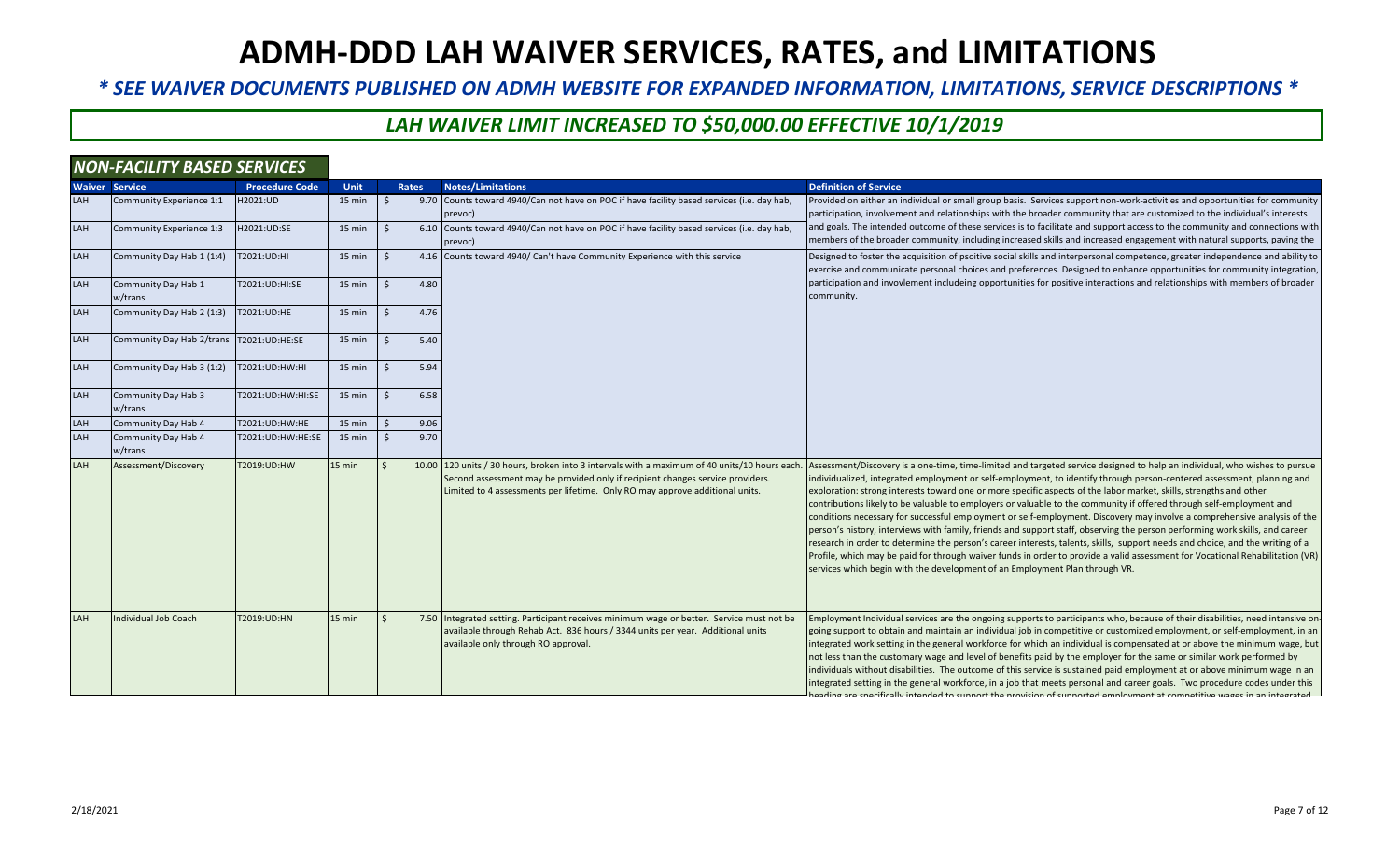|            | <b>Waiver Service</b>                                     | <b>Procedure Code</b> | <b>Unit</b> | <b>Rates</b> | <b>Notes/Limitations</b>                                                                                                                                                                  | <b>Definition of Service</b>                                                                                                                                                                                                                                                                                                                                                                                                                                                                                                                                                                                                                                                                                                                                                                                |
|------------|-----------------------------------------------------------|-----------------------|-------------|--------------|-------------------------------------------------------------------------------------------------------------------------------------------------------------------------------------------|-------------------------------------------------------------------------------------------------------------------------------------------------------------------------------------------------------------------------------------------------------------------------------------------------------------------------------------------------------------------------------------------------------------------------------------------------------------------------------------------------------------------------------------------------------------------------------------------------------------------------------------------------------------------------------------------------------------------------------------------------------------------------------------------------------------|
| LAH        | Individual Job Developer                                  | T2019:UD:HO           | 15 min      |              | 10.00 Integrated setting. Participant receives minimum wage or better. Service must not be<br>available through Rehab Act.                                                                | eading are specifically intended to support the provision or supported employment at competitive wages in an integrated<br>worksite: Job Coach and Job Developer. These are different roles and are performed, normally, by different staff. However,<br>some providers may choose to utilize one staff to perform the two distinct services so long as documentation supports the<br>differing activities. The provider agency must also have a QDDP                                                                                                                                                                                                                                                                                                                                                       |
| <b>LAH</b> | <b>Prevocational Community</b><br>Based (1:1 - 1:3)       | T2015:UD:HW           | hour        |              | alone or in combination with T2015:UD; Counts toward 4940; Community<br>Experience may not be combined with this service                                                                  | 24.40  Daily Max: 5 hours alone or combined with T2015:UD. Lifetime Max: 2470 units  Designed to create a path to competitive integrated employment. Involves provision of learning and skill-building<br>experiences, including community based volunteering for an organization other than the service provider where member<br>can develop general, non-job-task-specific strengths and skills that contribute to employability in competitive integrated<br>employment. Must have a competitive integrated employment goal in PCP if this is on POC. Not a pre requisite for other<br>employment services. Transportation is included in the rate.                                                                                                                                                      |
| LAH        | Employment Small Group 1:2-T2019:UD:HI                    |                       | $15$ min    |              | 7.90 Can't be facility based                                                                                                                                                              | Consists of groups of individuals being supported in enclave or mobile work crew activities. Services and training activities<br>provided in regular business, industry, and community settings for groups.                                                                                                                                                                                                                                                                                                                                                                                                                                                                                                                                                                                                 |
| LAH        | Employment Small Group 1:4 T2019:UD:HE                    |                       | 15 min      |              | 4.52 Can't be facility based                                                                                                                                                              |                                                                                                                                                                                                                                                                                                                                                                                                                                                                                                                                                                                                                                                                                                                                                                                                             |
| LAH        | <b>Supported Employment</b><br>Transportation-Indiv. Jobs | S0215:UD              | mile        |              | 0.52 Can't be to facility based employment                                                                                                                                                | Transportation accommodations to the worksite or supported employment provider's home-base should be a component of<br>the planning process and integrated into the person centered plan. While developing the plan which will reflect<br>employment goals; transportation issues, concerns, and access should be addressed. All avenues of possible sources of<br>transportation should be considered including public transportation and natural supports such as family. If training is<br>needed in order for a person to access transportation then that training should be outlined in the plan.                                                                                                                                                                                                      |
| LAH        | Personal Care on Worksite                                 | 1019:UD:HW            | 15 min      |              | 6.00 Can not be for those under 21; Can not receive this service and have residential<br>habilitation                                                                                     | Personal Care provided to support a person at an integrated worksite where the individual is paid a competitive wage.                                                                                                                                                                                                                                                                                                                                                                                                                                                                                                                                                                                                                                                                                       |
| LAH        | <b>Adult Companion Services</b>                           | S5135:UD              | $15$ min    |              | 3.12 For people over 21 years old only; can be day night or evening, but no direct or hands<br>on care (supervision only); Can not receive this service and have residential habilitation | Non-medical care, supervision and socialization, provided to a functionally impaired adult. Companions may assist or<br>supervise the individual with such tasks as meal preparation, laundry and shopping, but do not perform these activities as<br>discrete services. The provision of companion services does not include hands-on nursing care.                                                                                                                                                                                                                                                                                                                                                                                                                                                        |
| LAH        | Self-Directed Adult<br><b>Companion Services</b>          | S5135:UD:HW           | 15 min      |              | 2.75 For people over 21 years old only; can be day night or evening, but no direct or hands<br>on care (supervision only); Can not receive this service and have residential habilitation | Non-medical care, supervision and socialization, provided to a functionally impaired adult. Companions may assist or<br>supervise the individual with such tasks as meal preparation, laundry and shopping, but do not perform these activities as<br>discrete services. The provision of companion services does not include hands-on nursing care.                                                                                                                                                                                                                                                                                                                                                                                                                                                        |
| LAH        | Personal Care                                             | T1019:UD              | 15 min      |              | 5.50 Can not receive this service and have residential habilitation                                                                                                                       | Personal Care Services include assistance with any activity of daily living (ADL) or instrumental activity of daily living (IADL).<br>Assistance for ADLs includes bathing, toileting, transfer and ambulation, skin care, grooming, dressing, extension of therapies<br>and exercise, routine care of adaptive equipment primarily involving cleaning as needed, meal preparation, assistance with<br>eating, and incidental household cleaning and laundry. IADLs include assistance with shopping, budgeting, using public<br>transportation, social interaction, recreation, and leisure activities. Assistance with IADLs includes accompaniment, coaching<br>and minor problem-solving necessary to achieve the objectives of increased independence, productivity and inclusion in the<br>community. |
| LAH        | Self-Directed Personal<br>Care                            | T1019:UD:HN           | $15$ min    |              | 4.90 Can not receive this service and have residential habilitation                                                                                                                       | Personal Care Services include assistance with any activity of daily living (ADL) or instrumental activity of daily living (IADL).<br>Assistance for ADLs includes bathing, toileting, transfer and ambulation, skin care, grooming, dressing, extension of therapies<br>and exercise, routine care of adaptive equipment primarily involving cleaning as needed, meal preparation, assistance with<br>eating, and incidental household cleaning and laundry. IADLs include assistance with shopping, budgeting, using public<br>transportation, social interaction, recreation, and leisure activities. Assistance with IADLs includes accompaniment, coaching<br>and minor problem-solving necessary to achieve the objectives of increased independence, productivity and inclusion in the<br>community. |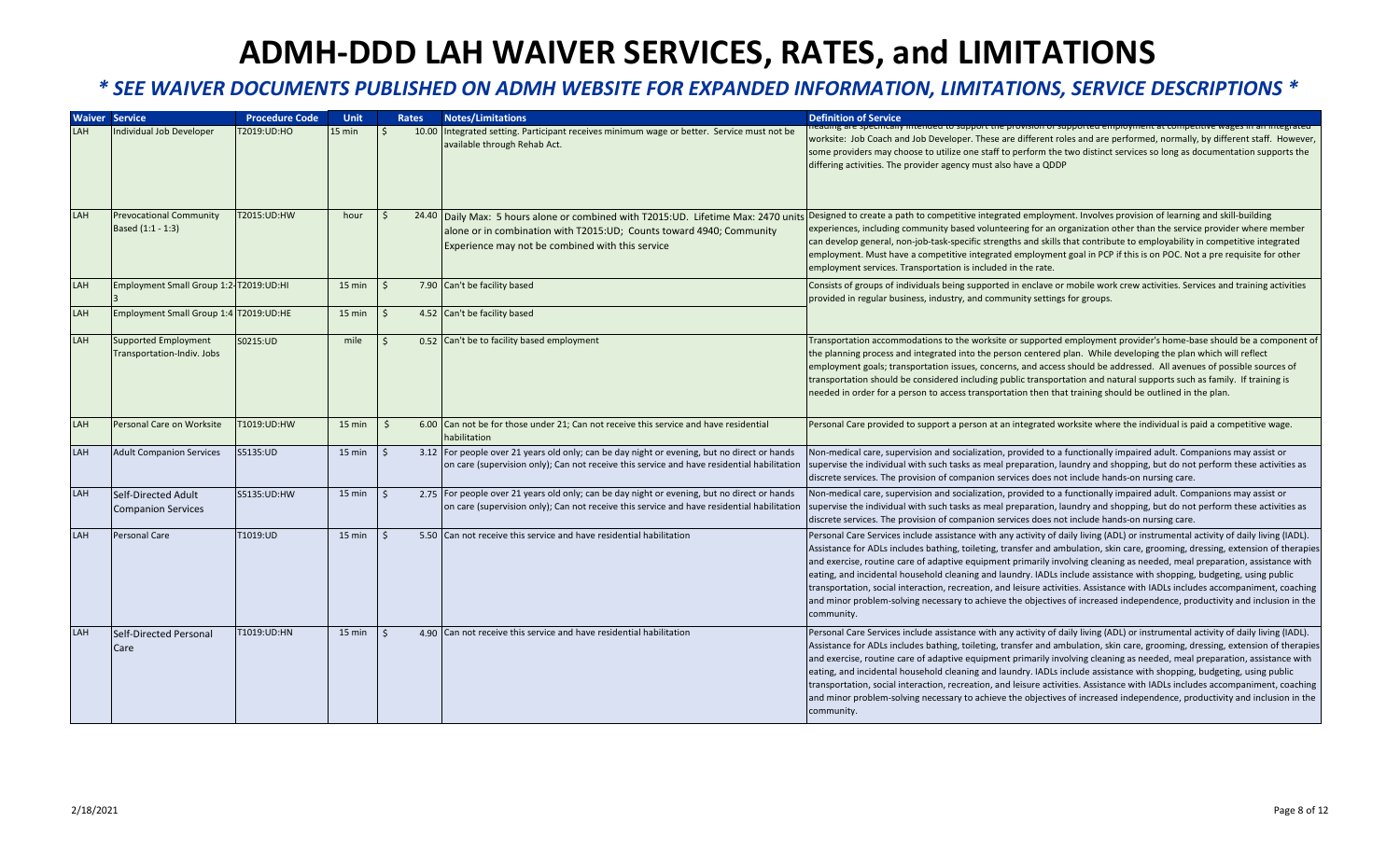|            | <b>Waiver Service</b>                   | <b>Procedure Code</b> | <b>Unit</b> |              | <b>Rates</b> | <b>Notes/Limitations</b>                                                                                                                                                                                                                                                                                                                                                                                                                                             | <b>Definition of Service</b>                                                                                                                                                                                                                                                                                                                                                                                                                                                                                                                                                                                                                                                                                                                                                                                                                                                                                               |
|------------|-----------------------------------------|-----------------------|-------------|--------------|--------------|----------------------------------------------------------------------------------------------------------------------------------------------------------------------------------------------------------------------------------------------------------------------------------------------------------------------------------------------------------------------------------------------------------------------------------------------------------------------|----------------------------------------------------------------------------------------------------------------------------------------------------------------------------------------------------------------------------------------------------------------------------------------------------------------------------------------------------------------------------------------------------------------------------------------------------------------------------------------------------------------------------------------------------------------------------------------------------------------------------------------------------------------------------------------------------------------------------------------------------------------------------------------------------------------------------------------------------------------------------------------------------------------------------|
| LAH        | Pers. Care Transportation               | T2001:UD              | mile        | Ś.           |              | 0.52 Shall not replace transportation that is already reimbursable under day or residential<br>habilitation nor the Medicaid non-emergency medical transportation program. The<br>planning team must also assure the most cost effective means of transportation, which<br>would include public transport where available. Transportation by a personal care<br>attendant is not intended to replace generic transportation or to be used merely for<br>convenience. | Personal care attendants may transport consumers in their own (the attendant's) vehicles as an incidental component of this<br>service. For this component to be reimbursed, the personal care attendant must be needed to support the consumer in<br>accessing the community, and not merely to provide transportation.                                                                                                                                                                                                                                                                                                                                                                                                                                                                                                                                                                                                   |
| <b>LAH</b> | <b>Benefits Counseling</b>              | H2014:UD              | 15 min      | $\mathsf{S}$ |              | 5.00 Limited to 60 units/15 hours per year per waiver participant. Documentation of service<br>provided is required.                                                                                                                                                                                                                                                                                                                                                 | Benefits Counseling is a more intensive service provided by a Community Work Incentives Coordinator (CWIC) who will<br>receive referrals from the BRA, case managers, family and/or service providers. CWICs will provide intensive individualized<br>benefits counseling, benefits analysis, develop a work incentive plan and ongoing benefits planning for a participant<br>changing jobs or for career advancement. The CWIC will work in conjunction with the BRA to develop trainings and webinars<br>based on SSA information provided and may assist or provide trainings and education as needed. The CWIC will be available<br>to work with waiver participants to provide information on waiver benefits and employment and may also assist with the<br>submission of income statement and/or Impairment Related Work Expenses (IRWE) to SSA as required to the extent needed<br>as indicated by the individual |
| LAH        | <b>Benefits Reporting</b><br>Assistance | H2014:UD:HW           | 15 min      | <sup>5</sup> |              | 3.00 Limited to 12 units/3 hours per month per waiver participant per year (144 units or 36<br>hours per year).                                                                                                                                                                                                                                                                                                                                                      | The Benefits Reporting Assistant (BRA) service is designed to assist waiver participants/families to understand general<br>information on how SSI/SSDI benefits are affected by employment. The BRA will be employed by a provider agency. The<br>BRA will receive referrals from a variety of sources, including case managers, families, service providers, and CWIC housed in<br>each region of the state. Once the participant enters employment, the BRA will be available to answer questions, assist in<br>the execution the work incentive plan, and assist with the submission of income statement and/ or Impairment Related<br>Work Expenses (IRWE) to SSA as required to the extent needed as indicated by the individual. The BRA must document<br>services and activities                                                                                                                                    |
| <b>LAH</b> | <b>Crisis Intervention</b>              | H2011:UD              | 15 min      | $\zeta$      |              | 9.36 Limited to 10 Weeks                                                                                                                                                                                                                                                                                                                                                                                                                                             | Crisis Intervention provides immediate therapeutic intervention, available to an individual on a 24-hour basis, to address<br>personal, social, and/or behavioral problems which otherwise are likely to threaten the health and safety of the individual or<br>of others and/or to result in the individual's removal from his current living arrangement.                                                                                                                                                                                                                                                                                                                                                                                                                                                                                                                                                                |
| LAH        | LPN Nursing per hour                    | S9124:UD              | Hour        |              |              | 20.80 Alabama-licensed LPN                                                                                                                                                                                                                                                                                                                                                                                                                                           | Skilled Nursing: Services listed in the service plan of care which are within the scope of the State's Nurse Practice Act and                                                                                                                                                                                                                                                                                                                                                                                                                                                                                                                                                                                                                                                                                                                                                                                              |
| LAH        | Self-Directed LPN                       | S9124:UD:HW           | Hour        |              |              | 20.80 Alabama-licensed LPN                                                                                                                                                                                                                                                                                                                                                                                                                                           | are provided by a registered professional nurse, or licensed practical or vocational nurse under the supervision of a                                                                                                                                                                                                                                                                                                                                                                                                                                                                                                                                                                                                                                                                                                                                                                                                      |
| LAH        | RN Nursing per hour                     | S9123:UD              | Hour        |              |              | 36.40 Alabama-licensed RN                                                                                                                                                                                                                                                                                                                                                                                                                                            | registered nurse, licensed to practice in the State.                                                                                                                                                                                                                                                                                                                                                                                                                                                                                                                                                                                                                                                                                                                                                                                                                                                                       |
| LAH        | Self-Directed RN                        | S9123:UD:HW           | Hour        |              |              | 36.40 Alabama-licensed RN                                                                                                                                                                                                                                                                                                                                                                                                                                            |                                                                                                                                                                                                                                                                                                                                                                                                                                                                                                                                                                                                                                                                                                                                                                                                                                                                                                                            |
| <b>LAH</b> | <b>Housing Stabilization</b><br>Service | T2025:UD              | 15 min      | $\zeta$      |              | 5.00 Service Only (doesn't include expenses)                                                                                                                                                                                                                                                                                                                                                                                                                         | Housing Stabilization Service enables, waiver participants to maintain their own housing as set forth in the participant's<br>approved plan of care (POC). Services must be provided in the home or a community setting. The service includes the<br>following components: Housing Coordination and Stabilization Assessment, Assistance with finding and procuring housing,<br>assistance with documents / applications / secring deposits / locating furnishings, housing stabilization plan, etc.                                                                                                                                                                                                                                                                                                                                                                                                                       |
| <b>LAH</b> | <b>Occupational Therapy</b>             | 97535:UD              | 15 min      | l S          |              | availability of an additiona 50 hours/200 units with justification. Not available to waiver prevent dysfunction, and to promote health.<br>recipients under age 21 due to availability of service through Medicaid State Plan.                                                                                                                                                                                                                                       | 14.30 Requires physician's prescription. Limited to 50 hours/200 units for initial plan, with the Occupational therapy is the application of occupation-oriented or goal-oriented activity to achieve optimum functioning, to                                                                                                                                                                                                                                                                                                                                                                                                                                                                                                                                                                                                                                                                                              |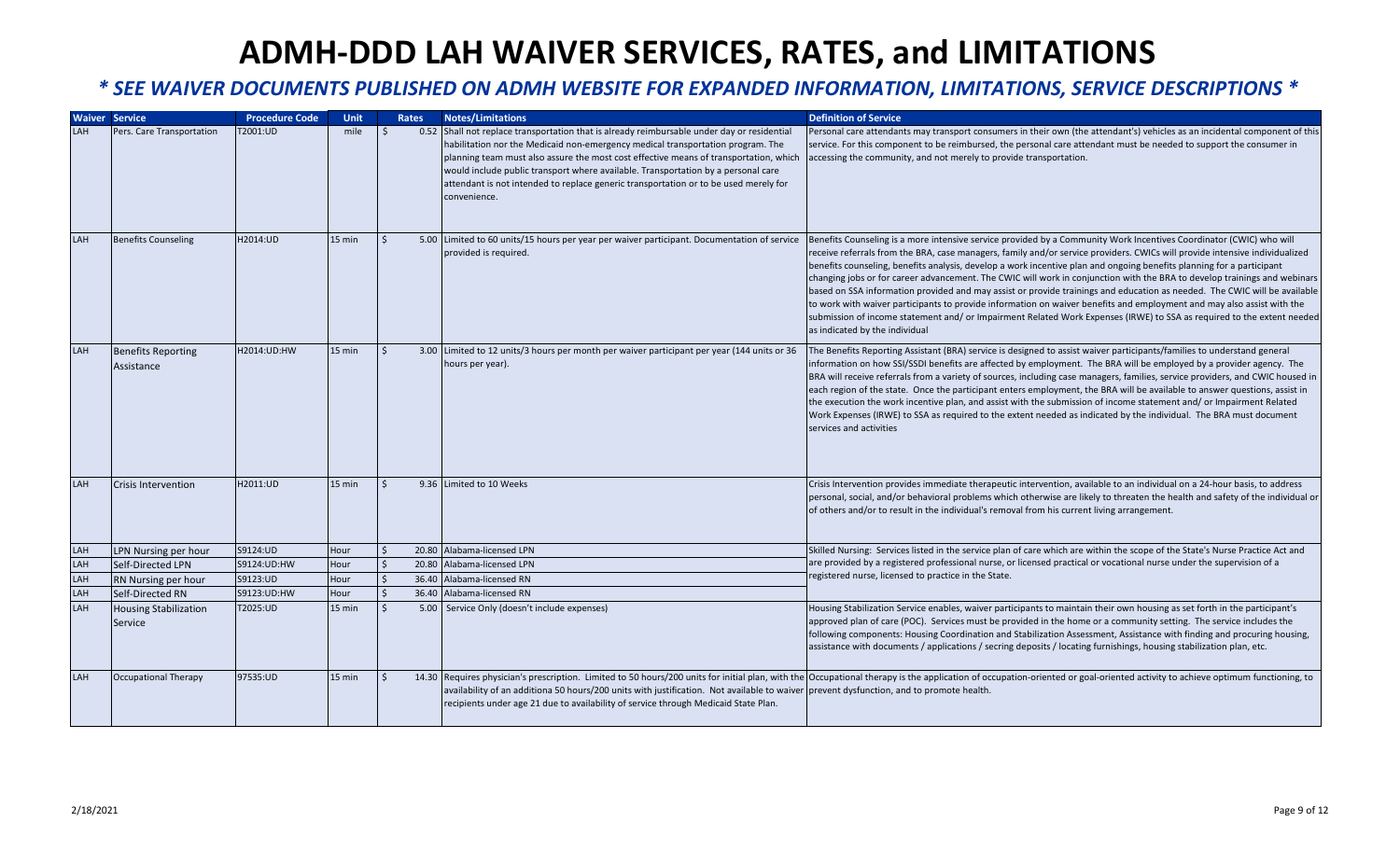|     | <b>Waiver Service</b>                                                            | <b>Procedure Code</b> | <b>Unit</b>  |         | <b>Rates</b> | <b>Notes/Limitations</b>                                                                                                                                                                                                                                                                                                                                                                                                                                                                                                                                                                                                               | <b>Definition of Service</b>                                                                                                                                                                                                                                                                                                                                                                                                                                                                                                                                                                                                                                                                                                                                                                                                                        |
|-----|----------------------------------------------------------------------------------|-----------------------|--------------|---------|--------------|----------------------------------------------------------------------------------------------------------------------------------------------------------------------------------------------------------------------------------------------------------------------------------------------------------------------------------------------------------------------------------------------------------------------------------------------------------------------------------------------------------------------------------------------------------------------------------------------------------------------------------------|-----------------------------------------------------------------------------------------------------------------------------------------------------------------------------------------------------------------------------------------------------------------------------------------------------------------------------------------------------------------------------------------------------------------------------------------------------------------------------------------------------------------------------------------------------------------------------------------------------------------------------------------------------------------------------------------------------------------------------------------------------------------------------------------------------------------------------------------------------|
| LAH | <b>Physical Therapy</b>                                                          | 97110:UD              | 15 min       | ς       |              | availability of an additiona 50 hours/200 units with justification. Not available to waiver<br>recipients under age 21 due to availability of service through Medicaid State Plan.                                                                                                                                                                                                                                                                                                                                                                                                                                                     | 14.30 Requires physician's prescription. Limited to 50 hours/200 units for initial plan, with the Physical therapy is treatment of an individual by the employment of effective properties of physical measures and the use of<br>therapeutic exercises and rehabilitative procedures with or without assistive devices, for the purpose of preventing,<br>correcting, or alleviating a physical or mental disability.                                                                                                                                                                                                                                                                                                                                                                                                                              |
| LAH | Speech and Language<br>Therapy                                                   | 92507:UD              | Encounter    |         |              | 60.06 Requires physician's prescription. Limited to 30 visits for initial plan, with the<br>availability of 30 additional vists with justification. Not available to waiver recipients<br>under age 21 due to availability of service through Medicaid State Plan.                                                                                                                                                                                                                                                                                                                                                                     | Speech and language therapy include diagnostic, screening, preventive, corrective services provided on an individual basis,<br>when referred by a physician (M.D., D.O.). These services may include: Screening and evaluation of individuals, speech and<br>hearing functions and comprehensive speech and language evaluation; participation and may include swallowing therapy in<br>the continuing interdisciplinary evaluation of individuals for purposes of implementing, monitoring and following up on<br>individuals habilitation programs; and treatment services as an extension of the evaluation process that include: consulting<br>with others working with the individual for speech education and improvement, designing specialized programs for<br>developing an individuals communication skills comprehension and expression. |
| LAH | Positive Behavior Support<br>Level 1 Prof Certified                              | H2019:UD:HP           | 15 min       |         |              | 19.50 Combined H2019:UC:HP + H2019:UC:HN + H2019:UC:HM may not exceed 1200 units<br>per year. Combined H2019:UC:HP + H2019:UC:HN may not exceed 800 units per year,<br>with the remainder of the allowed 1200/year billable as H2019:UC.                                                                                                                                                                                                                                                                                                                                                                                               | Positive Behavior Support (PBS) is a set of researched-based strategies that combine behavioral and biomedical science with<br>person-centered, valued outcomes and systems change to increase quality of life and decrease problem behaviors by<br>teaching new skills and making changes in a person's environment. The strategies take into consideration all aspects of the                                                                                                                                                                                                                                                                                                                                                                                                                                                                     |
| LAH | Positive Behavior Support<br>Level 2 Professional                                | H2019:UD:HN           | 15 min       |         | 14.30        |                                                                                                                                                                                                                                                                                                                                                                                                                                                                                                                                                                                                                                        | person's life and are intended to enhance positive social interactions across work, academic, recreational, and community<br>settings while reducing actions that are not safe or that lead to social isolation, loneliness or fearfulness.                                                                                                                                                                                                                                                                                                                                                                                                                                                                                                                                                                                                         |
| LAH | Positive Behavior Support<br>Level 3 Technician                                  | H2019:UD:HM           | 15 min       |         | 9.10         |                                                                                                                                                                                                                                                                                                                                                                                                                                                                                                                                                                                                                                        |                                                                                                                                                                                                                                                                                                                                                                                                                                                                                                                                                                                                                                                                                                                                                                                                                                                     |
| LAH | Respite In Home                                                                  | S5150:UD              | $15$ min     |         | 5.50         | 4,320 units/1080 hours per year in combination with in-home respite                                                                                                                                                                                                                                                                                                                                                                                                                                                                                                                                                                    | Respite care is a service provided in or outside a family's home to temporarily relieve the unpaid primary caregiver. Respite                                                                                                                                                                                                                                                                                                                                                                                                                                                                                                                                                                                                                                                                                                                       |
| LAH | Self-Directed Respite - In<br>Home                                               | S5150:UD:HW           | 15 mins      |         | 3.12         | 4,320 units/1080 hours per year in combination with in-home respite                                                                                                                                                                                                                                                                                                                                                                                                                                                                                                                                                                    | care provides short-term care to an adult or child for a brief period of rest or relief for the family from day to day care giving<br>for a dependent family member                                                                                                                                                                                                                                                                                                                                                                                                                                                                                                                                                                                                                                                                                 |
| LAH | Respite Out of Home                                                              | T1005:UD              | 15 min       |         | 5.50         | 4,320 units/1080 hours per year in combination with in-home respite                                                                                                                                                                                                                                                                                                                                                                                                                                                                                                                                                                    |                                                                                                                                                                                                                                                                                                                                                                                                                                                                                                                                                                                                                                                                                                                                                                                                                                                     |
| LAH | Self-Directed Respite - Out T1005:UD:HW<br>of Home                               |                       | 15 mins      |         | 3.12         | 4,320 units/1080 hours per year in combination with in-home respite                                                                                                                                                                                                                                                                                                                                                                                                                                                                                                                                                                    |                                                                                                                                                                                                                                                                                                                                                                                                                                                                                                                                                                                                                                                                                                                                                                                                                                                     |
| LAH | <b>Assistive Technology</b><br>(Formerly Specialized<br>Medical Equipment)       | T2029:UD              | Item         | At cost |              | Prescription Required. Cap: \$5k/year                                                                                                                                                                                                                                                                                                                                                                                                                                                                                                                                                                                                  | Assistive Technology: An item, piece of equipment to include Specialized Durable Medical Equipment (including any<br>equipment not covered by Medicaid State Plan Services), service animal or product system, whether acquired commercially,<br>modified or customized that is used to increase, maintain, or improve functional capabilities of participants.                                                                                                                                                                                                                                                                                                                                                                                                                                                                                     |
| LAH | Self-Directed Assistive<br><b>Technology (Formerly</b><br>Specialized Med Equip) | T2029:UD:HW           | Item         | At cost |              | Prescription Required. Cap: \$5k/year                                                                                                                                                                                                                                                                                                                                                                                                                                                                                                                                                                                                  |                                                                                                                                                                                                                                                                                                                                                                                                                                                                                                                                                                                                                                                                                                                                                                                                                                                     |
| LAH | Environmental<br><b>Accessibility Adaptations</b>                                | S5165:UD              | Units        | Job     |              | Limited to \$5,000/yr/individual                                                                                                                                                                                                                                                                                                                                                                                                                                                                                                                                                                                                       | Those physical adaptations to the home, required by the individual plan of care, which are necessary to ensure the health,<br>welfare and safety of the individual, or which enable the individual to function with greater independence in the home and                                                                                                                                                                                                                                                                                                                                                                                                                                                                                                                                                                                            |
| LAH | Self-Directed<br>Environmental<br><b>Accessibility Adaptations</b>               | S5165:UD:HW           | <b>Units</b> | Job     |              | Limited to \$5,000/yr/individual                                                                                                                                                                                                                                                                                                                                                                                                                                                                                                                                                                                                       | without which, the recipient would require institutionalization.                                                                                                                                                                                                                                                                                                                                                                                                                                                                                                                                                                                                                                                                                                                                                                                    |
| LAH | Specialized Medical<br><b>Supplies</b>                                           | T2028:UD              | Month        | Varies  |              | Costs for medical supplies are limited to \$2,400.00 per year, per individual and must be<br>prescribed by the participant's physician. Supplies reimbursed under this service shall<br>not include common over-the-counter personal care items, supplies otherwise<br>furnished under the Medicaid State plan, and items which are not of direct medical or<br>remedial benefit to the recipient and does not include items such as soap, cotton<br>swabs, toothpaste, deodorant, shampoo or sanitary items. This service is not available<br>to participants under the age of 21 years as medical supplies are covered through EPSDT | Specialized medical supplies are those which are specified in the plan of care and are necessary to maintain the individual's<br>nealth, safety and welfare, prevent further deterioration of a condition, or increase an individual's ability to perform<br>activities of daily living. Specialized medical supplies are supplies that address the participant's physical health and any<br>ancillary supplies. All items shall meet applicable standards of manufacture and design. Providers of this service must<br>maintain documentation of items purchased for each individual.                                                                                                                                                                                                                                                              |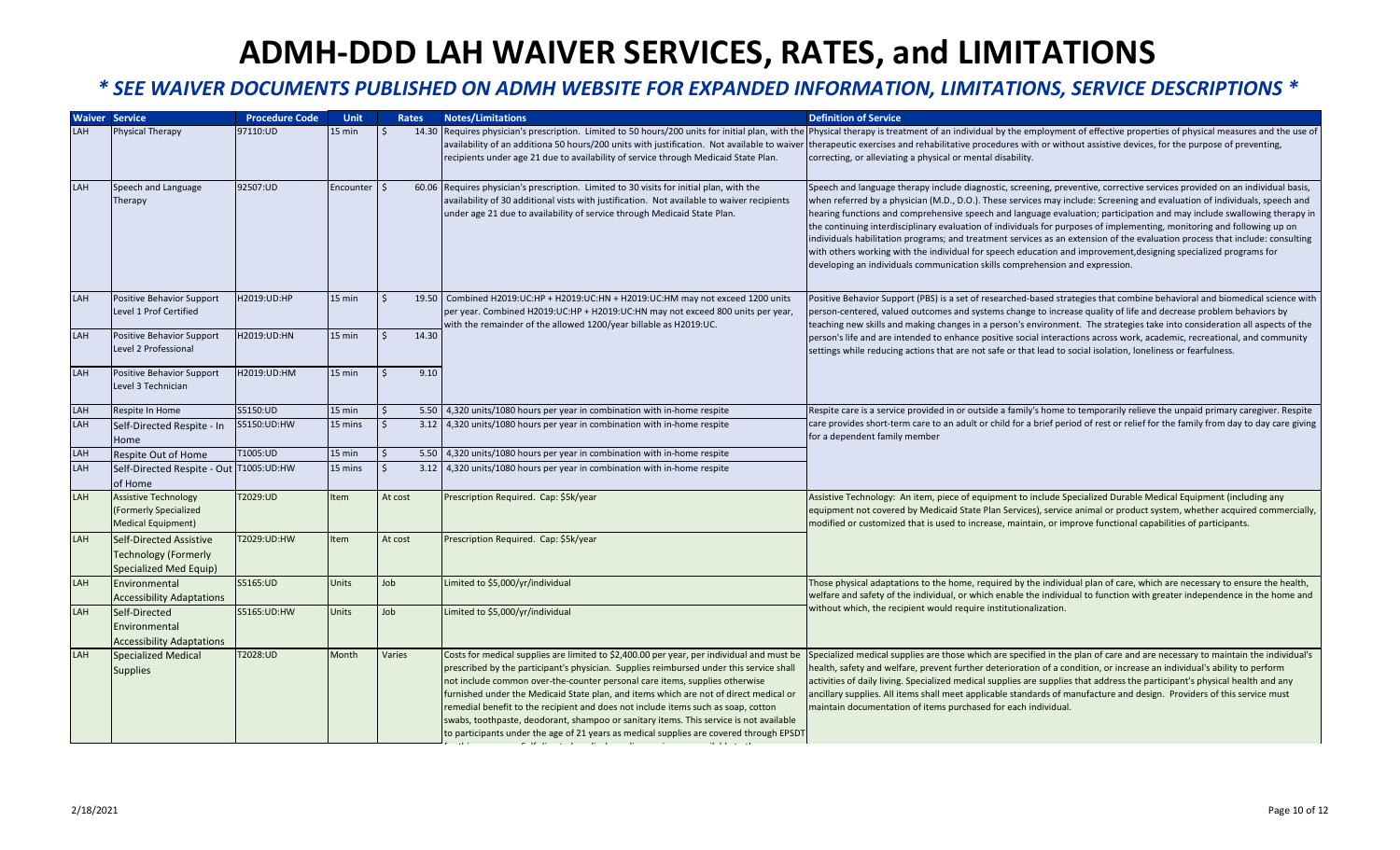#### **ADMH-DDD LAH WAIVER SERVICES, RATES, and LIMITATIONS** l  $\overline{a}$ l

#### *\* SEE WAIVER DOCUMENTS PUBLISHED ON ADMH WEBSITE FOR EXPANDED INFORMATION, LIMITATIONS, SERVICE DESCRIPTIONS \** l l ļ

|            | <b>Waiver Service</b>                                                                         | <b>Procedure Code</b> | <b>Unit</b> | Rates  | <b>Notes/Limitations</b>                                                                                                                                                                                                                                                                                                                                                                                             | <b>Definition of Service</b>                                                                                                                                                                                                                                                                                                                                                                                                                                                                                                                                                                                                                                                                                                                                                                                                                                                                                                                                                                                     |
|------------|-----------------------------------------------------------------------------------------------|-----------------------|-------------|--------|----------------------------------------------------------------------------------------------------------------------------------------------------------------------------------------------------------------------------------------------------------------------------------------------------------------------------------------------------------------------------------------------------------------------|------------------------------------------------------------------------------------------------------------------------------------------------------------------------------------------------------------------------------------------------------------------------------------------------------------------------------------------------------------------------------------------------------------------------------------------------------------------------------------------------------------------------------------------------------------------------------------------------------------------------------------------------------------------------------------------------------------------------------------------------------------------------------------------------------------------------------------------------------------------------------------------------------------------------------------------------------------------------------------------------------------------|
| LAH        | Self-Directed Specialized<br><b>Medical Supplies</b>                                          | T2028:UD:HW           | Month       | Varies | for this age group. Self-directed medical supplies services are available to those<br>participants who are also self-directing personal care and/or LPN/RN services. During<br>COVID-19 pandemic, documented verbal prescription orders for PPE (masks, gloves,<br>hand sanitizer, cleaning/disinfecting wipes/sprays, etc.) and other SMS are accepted.<br>All other limitations and requirements remain in effect. |                                                                                                                                                                                                                                                                                                                                                                                                                                                                                                                                                                                                                                                                                                                                                                                                                                                                                                                                                                                                                  |
| LAH        | Individual Directed Goods<br>land Services                                                    | T1999:UD              | <b>Item</b> | Varies | Accumulated balances cannot exceed \$10,000.00 at any given time. Available to only<br>those participants self directing services who are able to save funds through negotiation<br>of worker's employment wages.                                                                                                                                                                                                    | Individual Directed Goods and Services are services are available to only those participants self directing services who are<br>able to save funds through negotiation of worker's employment wages. Individual goods and services include equipment or<br>supplies not otherwise provided through this waiver or through the Medicaid State Plan that address an identified need in<br>the service plan (including improving and maintaining the participant's opportunities for full membership in the community)<br>and meet the following requirements: the item or service would decrease the need for other Medicaid services; and/or<br>promote inclusion in the community; and/or increase the participant's safety in the home environment; the item or service<br>is not illegal or otherwise prohibited by Federal and State statutes and regulations, and the participant does not have the<br>funds to purchase the item or service or the item or service is not available through another source. |
| LAH        | Personal Emergency<br>Response System (Initial)                                               | S5160:UD              | <b>Item</b> | Varies | S5160:UC+S5161:UC cannot exceed 3k/yr                                                                                                                                                                                                                                                                                                                                                                                | Personal emergency response system (PERS) is a service that provides a direct telephonic or other electronic<br>communications link between someone living in the community and health professionals to secure immediate assistance in                                                                                                                                                                                                                                                                                                                                                                                                                                                                                                                                                                                                                                                                                                                                                                           |
| LAH        | Self-Directed Personal<br><b>Emergency Response</b><br>System (Initial)                       | S5160:UD:HW           | <b>Item</b> | Varies | S5160:UC+S5161:UC cannot exceed 3k/yr                                                                                                                                                                                                                                                                                                                                                                                | the event of a physical, emotional or environmental emergency. PERS may also include cellular telephone service used<br>when a conventional PERS is less cost-effective or is not feasible. This service may include installation, monthly fee (if<br>applicable), upkeep and maintenance of devices or systems as appropriate.                                                                                                                                                                                                                                                                                                                                                                                                                                                                                                                                                                                                                                                                                  |
| LAH        | <b>Personal Emergency</b><br><b>Response System</b><br>(Monthly Service Fee)                  | S5161:UD              | Month       | Varies | S5160:UC+S5161:UC cannot exceed 3k/yr                                                                                                                                                                                                                                                                                                                                                                                |                                                                                                                                                                                                                                                                                                                                                                                                                                                                                                                                                                                                                                                                                                                                                                                                                                                                                                                                                                                                                  |
| <b>LAH</b> | Self-Directed Personal<br><b>Emergency Response</b><br><b>System (Monthly Service</b><br>(Fee | S5161:UD:HW           | Month       | Varies | S5160:UC+S5161:UC cannot exceed 3k/yr                                                                                                                                                                                                                                                                                                                                                                                |                                                                                                                                                                                                                                                                                                                                                                                                                                                                                                                                                                                                                                                                                                                                                                                                                                                                                                                                                                                                                  |

**Remote Supports - To be added ASAP. Currently pending review with Alabama Medicaid.**

| <b>FACILITY BASED SERVICES</b> |                                 |                       |                   |      |                                                                             |                                                                                                                                   |
|--------------------------------|---------------------------------|-----------------------|-------------------|------|-----------------------------------------------------------------------------|-----------------------------------------------------------------------------------------------------------------------------------|
| <b>ILAH</b>                    | Day Habilitation Level 1        | <b>T2021:UD:HW</b>    | 15 mins           |      | 1.94 Counts toward 4940. Can't have Community Experience with this service. | Day Habilitation services are services which involve the provision of regularly scheduled activities in non-residential settings, |
| <b>ILAH</b>                    | <b>Day Habilitation Level 1</b> | <b>T2021:UD:HW:SE</b> | $15 \text{ mins}$ | 2.26 |                                                                             | separate from the member's residence or other residential living arrangement. Activities are designed to foster the               |
|                                | w/Transportation                |                       |                   |      |                                                                             | acquisition of positive social skills and interpersonal competence, greater independence and ability to exercise and              |
| LAH                            | Day Habilitation Level 2        | T2021:UD:TF           | 15 mins           | 2.74 |                                                                             | communicate personal choices and preferences.                                                                                     |
| <b>LAH</b>                     | Day Habilitation Level 2        | <b>T2021:UD:TF:SE</b> | 15 mins           | 3.05 |                                                                             |                                                                                                                                   |
|                                | w/Transportation                |                       |                   |      |                                                                             |                                                                                                                                   |
| LAH                            | Day Habilitation Level 3        | <b>T2021:UD:TG</b>    | 15 mins           | 3.53 |                                                                             |                                                                                                                                   |
| <b>LAH</b>                     | Day Habilitation Level 3        | <b>T2021:UD:TG:SE</b> | 15 mins           | 3.84 |                                                                             |                                                                                                                                   |
|                                | w/Transportation                |                       |                   |      |                                                                             |                                                                                                                                   |